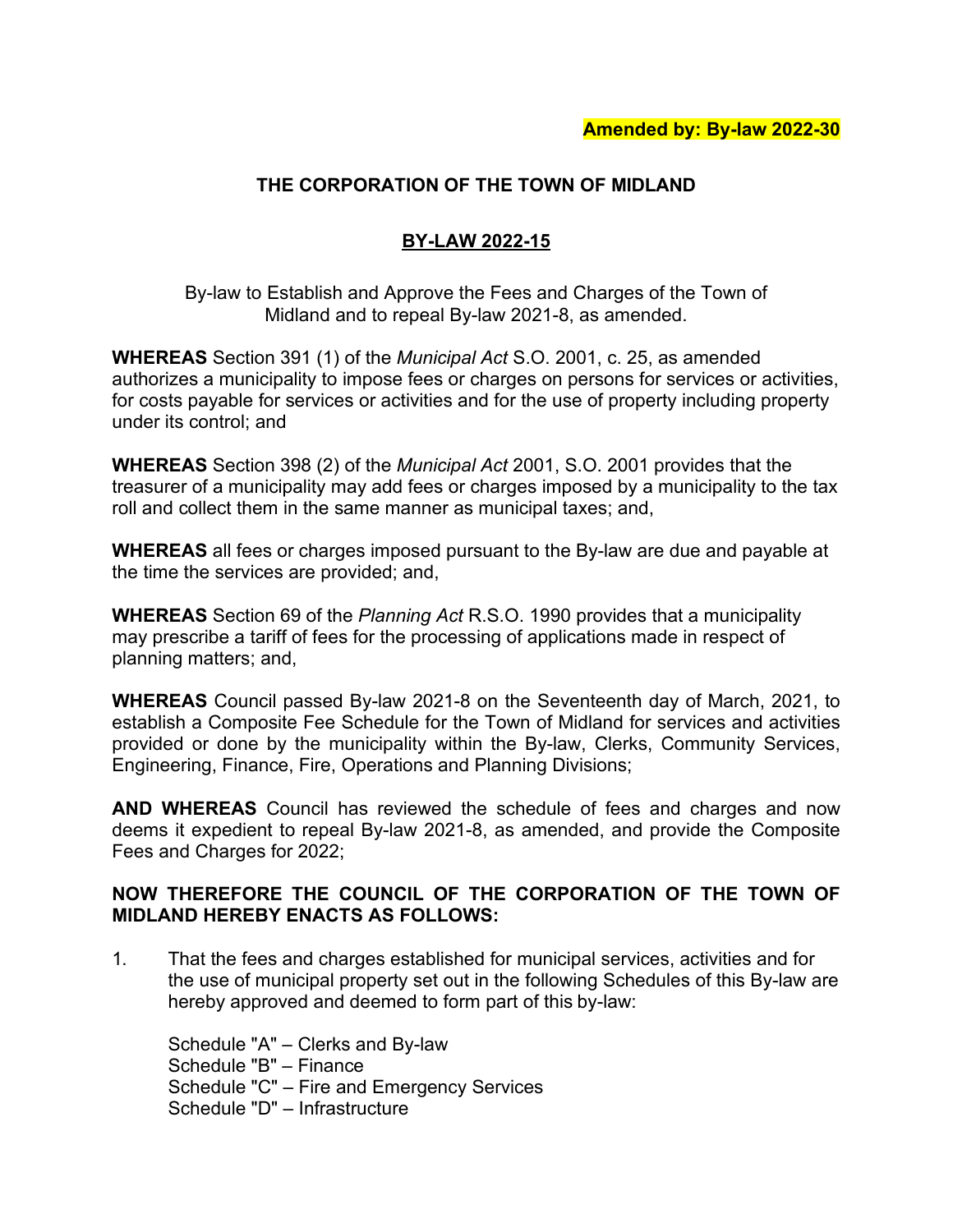Schedule "E" – North Simcoe Sports and Recreation Centre Schedule "F" – Planning Schedule "G" – Public Works Schedule "H" – Parks Schedule "I" – Transit Schedule "J" – Transit Advertising

- 2. That By-law 2021-8, as amended, is hereby repealed.
- 3. That this By-law comes into force and effect upon final passage thereof.

## **BY-LAW PASSED AND ENACTED THIS 2nd DAY OF MARCH, 2022.**

**THE CORPORATION OF THE TOWN OF MIDLAND**

 $\_$ **STEWART STRATHEARN - MAYOR**

 $\overline{\phantom{a}}$  , where  $\overline{\phantom{a}}$  , where  $\overline{\phantom{a}}$  , where  $\overline{\phantom{a}}$ **SHERRI EDGAR - CLERK**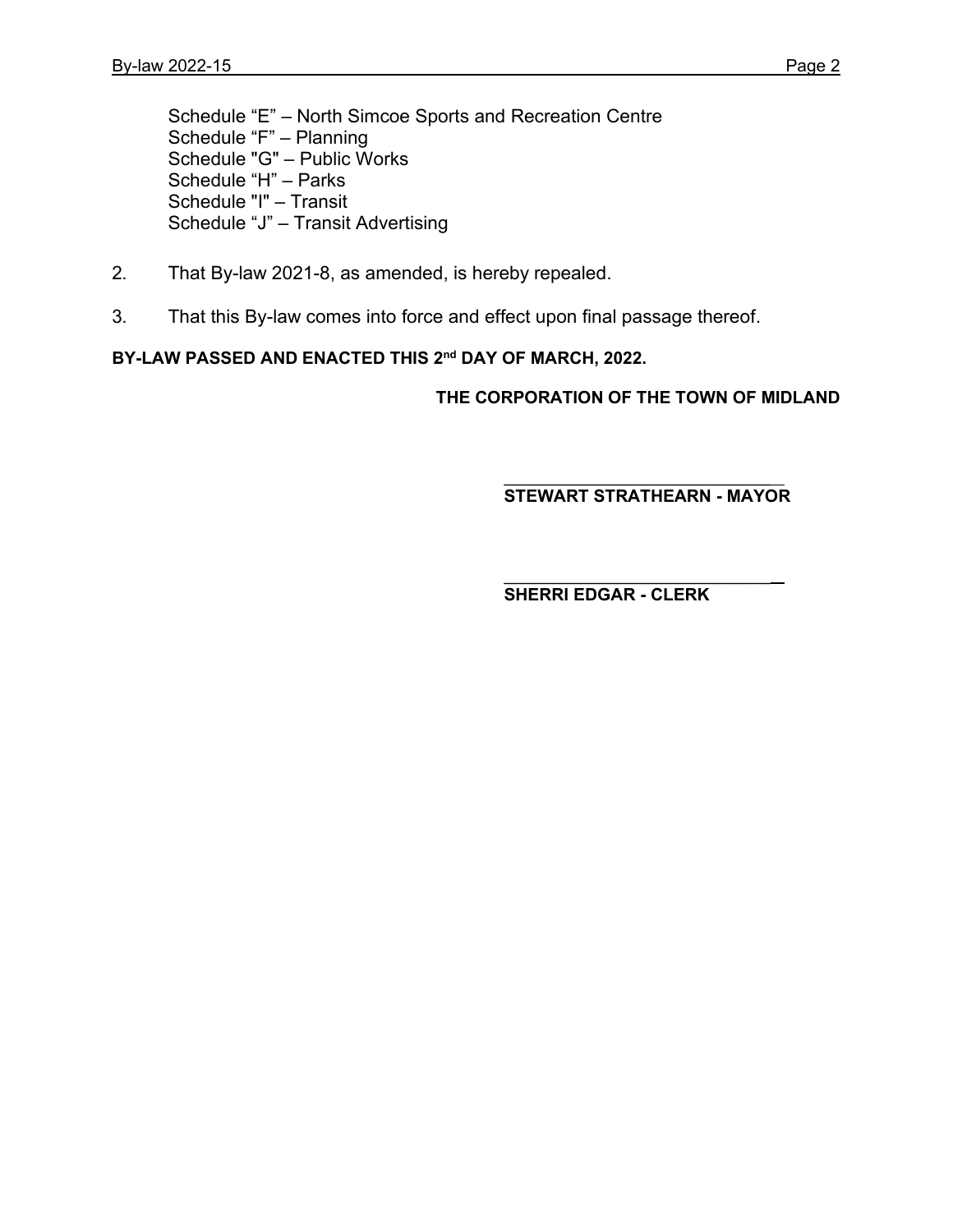| 1    | <b>Service</b>                                               | 2022                          |
|------|--------------------------------------------------------------|-------------------------------|
| 1.1  | Photocopy (each) (all fees subject to HST)                   |                               |
|      | Letter $(8\frac{1}{2} \times 11)$ Black and White            | \$0.75                        |
|      | Letter $(8\frac{1}{2} \times 11)$ Colour                     | \$1.25                        |
|      | Legal $(8\frac{1}{2} \times 14)$ Black and White             | \$1.25                        |
|      | Legal $(8\frac{1}{2} \times 14)$ Colour                      | \$2.50                        |
|      | Tabloid (11 x 17) Black and White                            | \$2.50                        |
|      | Tabloid (11 x 17) Colour                                     | \$4.00                        |
|      | Arch C (18 x 24) Black and White                             | \$5.50                        |
|      | Arch C (18 x 24) Colour                                      | \$10                          |
|      | Arch D (24 x 36) Black and White                             | \$12                          |
|      | Arch D (24 x 36) Colour                                      | \$14                          |
|      | Arch E (36 x 48) Black and White                             | \$17                          |
|      | Arch E (36 x 48) Colour                                      | \$22                          |
| 1.2  | <b>Lapel Pins</b>                                            | \$2.00 each plus HST          |
|      | (At the discretion of the Clerk's Department, groups, teams  |                               |
|      | or individuals, representing the Town may be permitted 100   |                               |
| 1.3  | pins on a one-time basis per year.)<br>Town of Midland Flags | \$70                          |
| 1.4  | Municipal Information Form (LCBO)                            | \$35                          |
| 1.5  | <b>Commission of Oath/Certification of Document</b>          | \$35+ HST                     |
|      | (non-municipal related)                                      | $$55 + HST$                   |
| 1.6  | <b>Burial Permit - Non-Resident</b>                          | \$30                          |
| 1.7  | Marriage License                                             | \$150                         |
|      |                                                              |                               |
| 1.8  | <b>Civil Ceremony</b>                                        | <b>Service Discontinued</b>   |
|      |                                                              | <b>Service Discontinued</b>   |
| 1.9  | <b>Lottery Licensing</b>                                     |                               |
|      | <b>Break Open Tickets</b>                                    | 3% of total prize(s) value    |
|      | <b>Bazaar</b>                                                | 3% of prize payout per box    |
|      |                                                              | \$10/wheel of fortune per day |
|      | Raffle/Bingo                                                 | 3% of total prize(s) value    |
| 1.10 | Animal Control Dogs Kennel License                           | \$135 (Jan. 1 to Feb. 28)     |
|      |                                                              | \$170 (Mar. 1 to Dec. 31)     |
|      |                                                              |                               |
|      | Dog License (each dog)                                       | 2 year<br>1 year<br>3 year    |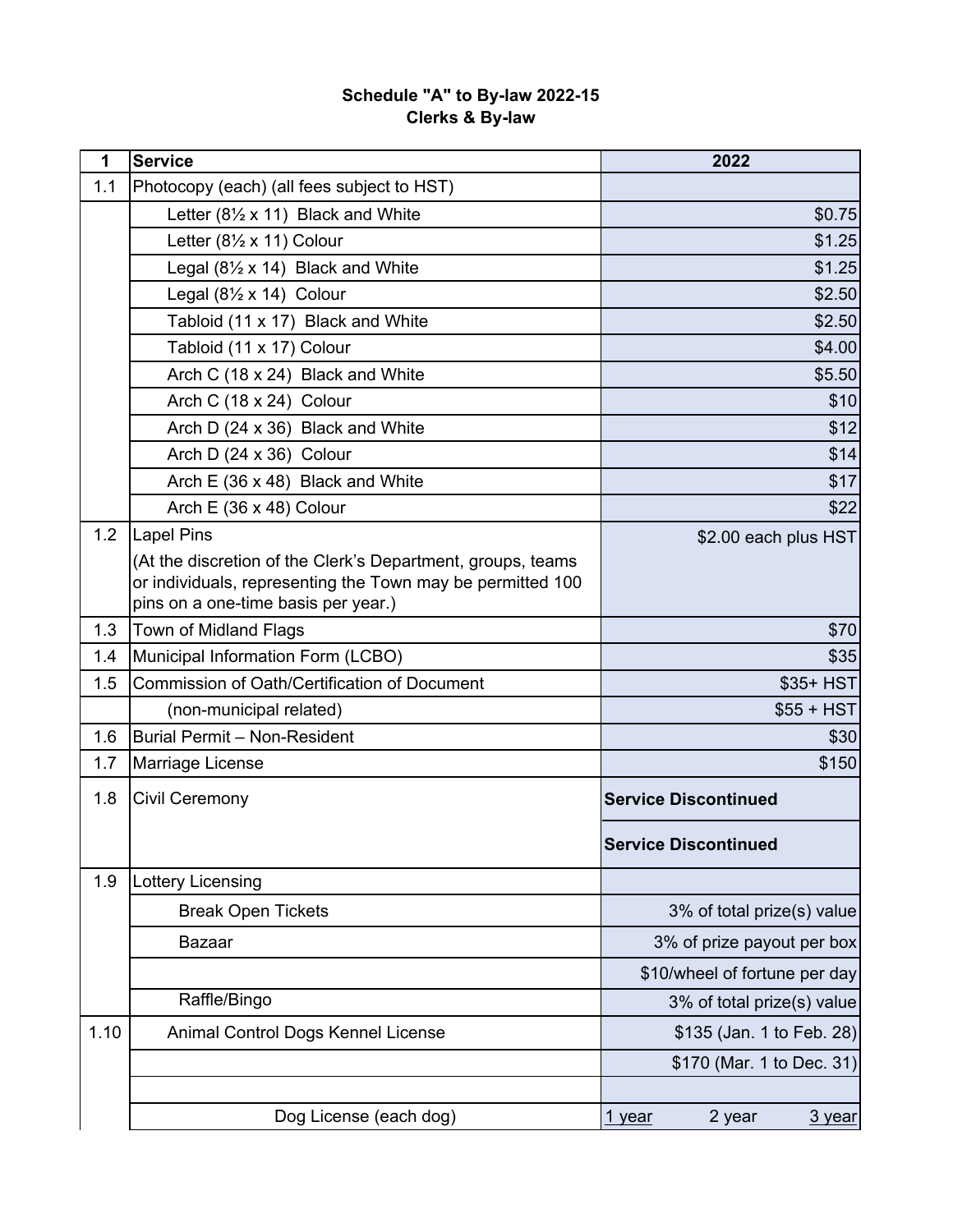| 1    | <b>Service</b>                                                                                      |               | 2022                       |                      |
|------|-----------------------------------------------------------------------------------------------------|---------------|----------------------------|----------------------|
|      | (Jan. 1 to Feb. 28)                                                                                 | \$20          | \$40                       | \$60                 |
|      |                                                                                                     |               |                            |                      |
|      | (Mar. 1 to Dec.)                                                                                    | <u>1 year</u> | 2 year                     | 3 year               |
|      |                                                                                                     | \$35          | \$50                       | \$70                 |
|      |                                                                                                     |               | \$10 (replacement tag)     |                      |
|      | <b>Pound and Seizure Fee</b>                                                                        |               |                            | \$40                 |
|      | Daily Maintenance Fee                                                                               |               |                            | \$5                  |
| 1.11 | <b>Business Licensing</b>                                                                           |               |                            |                      |
|      | Auctioneer, Hawker and Peddler, Refreshment Vehicle,<br><b>Farmers Market</b>                       |               |                            |                      |
|      | <b>Application Fee</b>                                                                              |               |                            | \$25                 |
|      | <b>Replacement Business License</b>                                                                 |               |                            | \$20                 |
|      | Auctioneer<br>a)                                                                                    |               |                            |                      |
|      | <b>Annual License</b>                                                                               |               |                            | \$80                 |
|      | <b>Event License</b>                                                                                |               |                            | \$10                 |
|      | <b>Hawker and Peddler</b><br>b)                                                                     |               |                            |                      |
|      | <b>Annual License</b>                                                                               |               |                            | \$250                |
|      | <b>Event License</b>                                                                                |               |                            | \$10                 |
|      | Joint Hawker and Peddler Event license<br>$\mathsf{c})$                                             |               |                            | \$7 per vendor/day   |
|      | d)<br><b>Refreshment Vehicle</b>                                                                    |               |                            |                      |
|      | <b>Annual License</b>                                                                               |               |                            | \$250                |
|      | <b>Event Licence</b>                                                                                |               |                            | \$10                 |
|      | Event License (non-profit charitable organization/non-<br>profit non-charitable organization        |               |                            |                      |
|      | Farmers' Market - Annual License<br>e)                                                              |               |                            | \$650                |
|      |                                                                                                     |               |                            |                      |
| 1.12 | Municipal Freedom of Information Request                                                            |               |                            |                      |
|      | <b>Application Fee</b>                                                                              |               |                            | \$5                  |
|      | Photocopies and computer printouts                                                                  |               |                            | \$.20 per page + HST |
|      | <b>CD-Roms</b>                                                                                      |               |                            | \$10 each +HST       |
|      | <b>Manual Search</b>                                                                                |               | \$7.50 for each 15 minutes |                      |
|      | Preparation of a record for disclosure, including severing<br>a part of the record                  |               | \$7.50 for each 15 minutes |                      |
|      | Developing a computer program or other method of<br>producing a record from machine readable record |               | \$15 for each 15 minutes   |                      |
|      |                                                                                                     |               |                            |                      |
| 1.13 | Taxi Cab Stands - Maximum 3 spaces                                                                  |               |                            | \$450 annually       |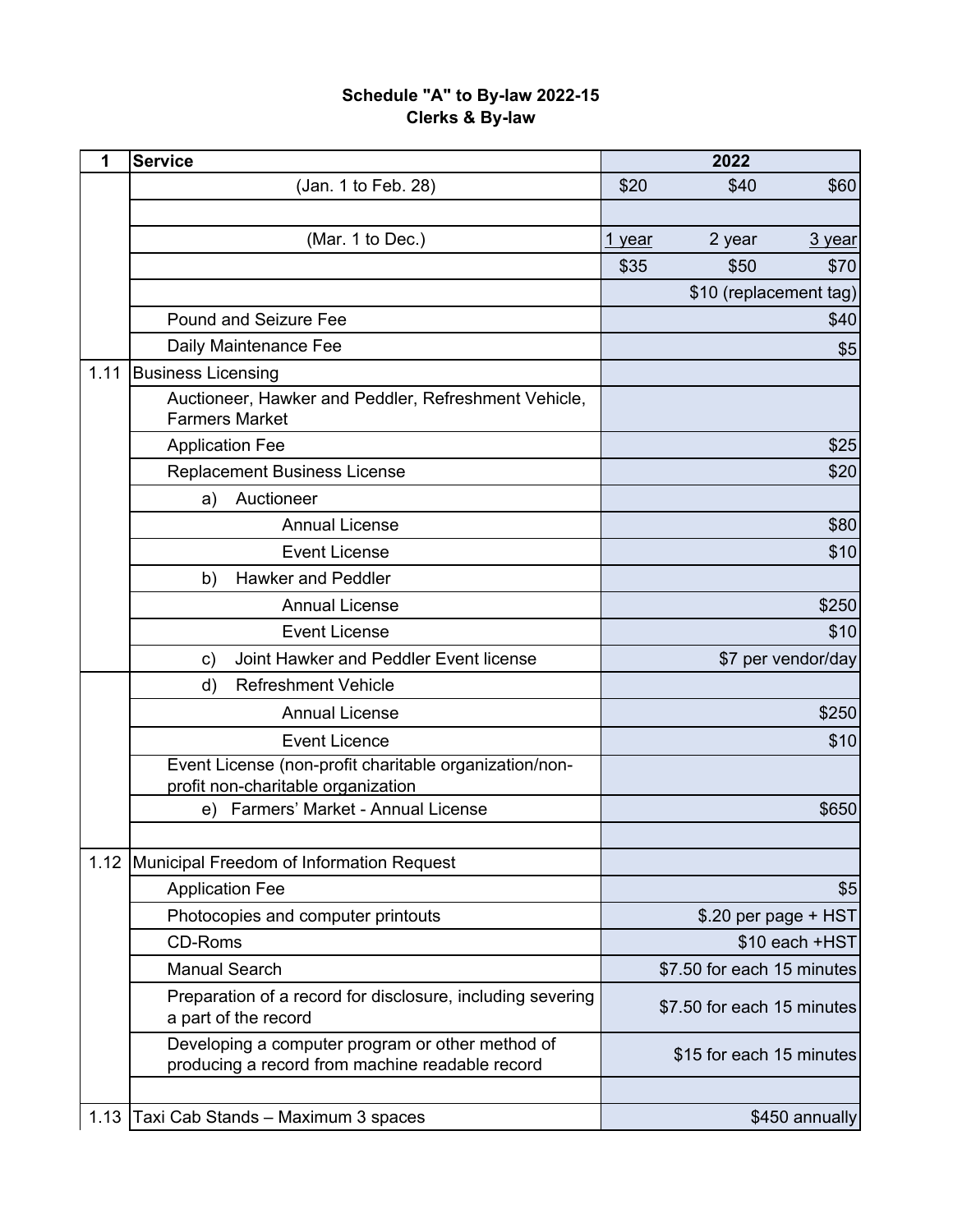| $\mathbf 1$ | <b>Service</b>                                            | 2022                                                     |
|-------------|-----------------------------------------------------------|----------------------------------------------------------|
| 1.14        | Meter Bag Rate (\$50 deposit)                             | <b>Service Discontinued</b>                              |
|             |                                                           | <b>Service Discontinued</b>                              |
|             | 1.15 Encroachment Agreement (standard)                    | $$1,300 + HST$                                           |
|             | For Patio downtown core as defined with the Zoning By-    | $$325.00 + HST$                                          |
|             | law<br>Agreement amendment for patio in downtown core     | $$175 + HST$                                             |
| 1.16        | Permit Parking (All fees include HST)                     |                                                          |
|             | Lot 1 - Behind Gianetto's (29 spaces)                     |                                                          |
|             | Lot 3 - Beside Post Office (5 spaces)                     |                                                          |
|             | Lot $4$ – Beside the Mirror Paper (5 spaces)              |                                                          |
|             | Lot 5 - Behind Bourgeois Motors (33 spaces)               |                                                          |
|             | Lot 6 - Behind TD Bank (27 spaces)                        |                                                          |
|             | Lot 7 - Behind Subway Restaurant (10 spaces)              |                                                          |
|             | Lot 8 - Beside Total Sports (6 spaces)                    |                                                          |
|             | Lot 9 - Behind Bayshore Dental (17 spaces)                |                                                          |
|             | Lot 10 - Beside One Stop Beauty Shop (19 spaces)          |                                                          |
|             | On Street Permit Parking                                  | <b>Pending Fees Review</b>                               |
|             | First Street between Hugel & Yonge (33 spaces)            |                                                          |
|             | Midland Avenue between Hugel & Yonge (37 spaces)          |                                                          |
|             | Monthly Permit Parking (All fees include HST)             |                                                          |
|             | Lot 1 - Behind Gianetto's                                 |                                                          |
|             | Lot 5 - Behind Bourgeois Motors                           |                                                          |
|             | Lot 6 - Behind TD Bank                                    |                                                          |
|             | Lot 7 - Behind Subway Restaurant                          |                                                          |
|             | Lot 9 - Behind Bayshore Dental                            |                                                          |
|             | Lot 10 - Beside One Stop Beauty Shop                      |                                                          |
| 1.17        | Annual Fire Permit Fee                                    | \$40                                                     |
|             | Administration Fee for first time By-law Offence          | 30%                                                      |
|             | Administration Fee for subsequent offence related to same | 60%                                                      |
|             | by- law during a 12 month period                          |                                                          |
| 1.18        | Police Records                                            |                                                          |
|             | Motor Vehicle Accident Report                             | \$60                                                     |
|             | Motor Vehicle Accident Report including officer's notes,  | $$120.00 + Time$ related to<br>preparation of record for |
|             | witness statements, general report                        | disclosure, including servering a                        |
|             |                                                           | part of the record                                       |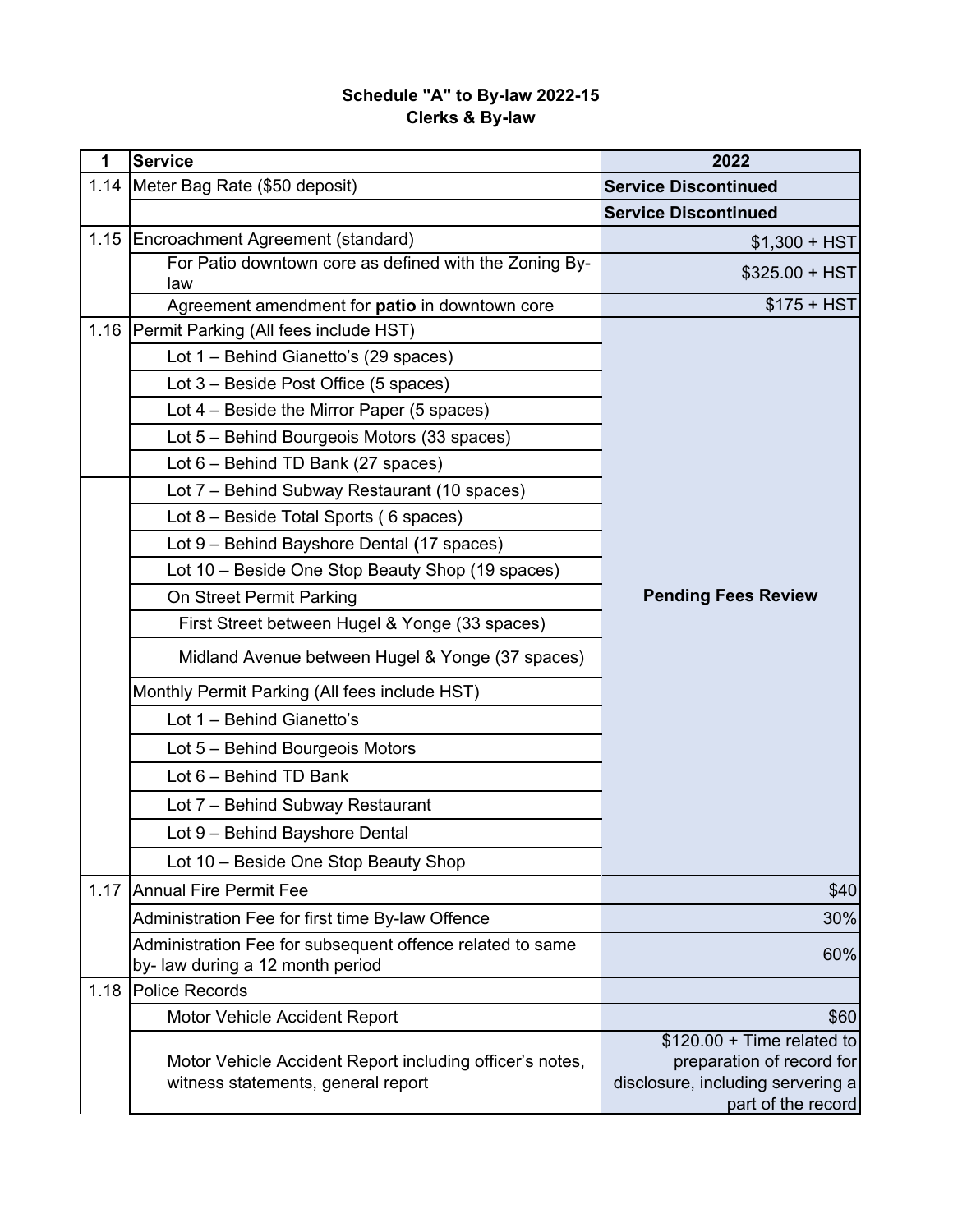| <b>Service</b>                                          | 2022         |
|---------------------------------------------------------|--------------|
| <b>Occurrence Confirmation Reports/Incident Reports</b> | $$120 + HST$ |
| 1.19 Outdoor Patio Program *                            |              |
| <b>Outdoor Patio - Town Property</b>                    | \$500        |
| <b>Outdoor Patio - Private Property</b>                 | \$200        |
| *Fees in effect from 2022 to Otober 15/2023             |              |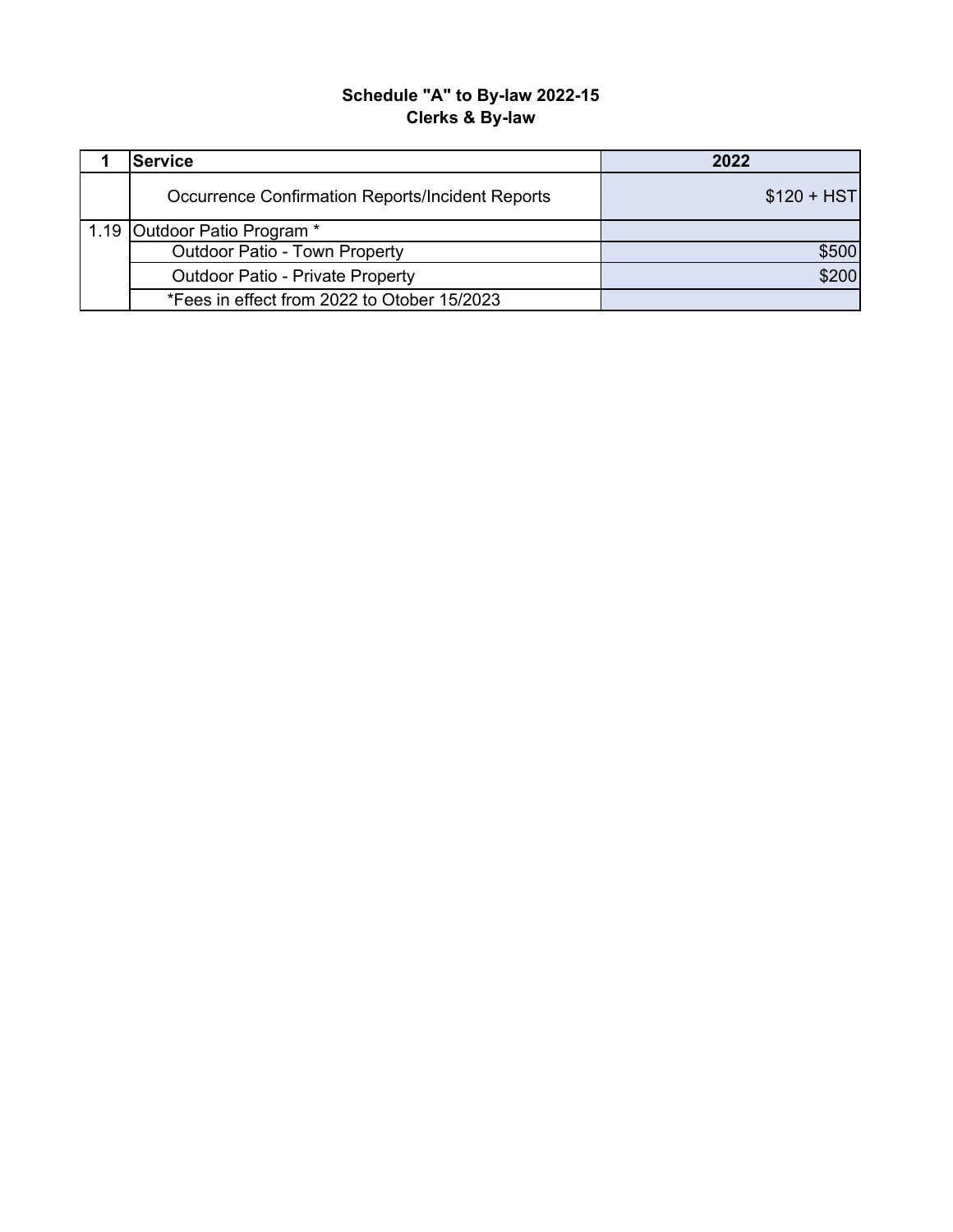## **Finance Schedule "B" to By-law 2022-15**

| $\begin{array}{c}\n\overline{\mathbf{2}} \\ \overline{\mathbf{2.1}} \\ \end{array}$ | <b>SERVICE/ACTIVITY FEE</b>                                      | 2022                                                                      |
|-------------------------------------------------------------------------------------|------------------------------------------------------------------|---------------------------------------------------------------------------|
|                                                                                     | <b>Returned Cheque</b>                                           | \$40                                                                      |
| 2.2                                                                                 | <b>Tax Certificate</b>                                           | \$50                                                                      |
|                                                                                     | e-Tax Certificate                                                | \$60                                                                      |
|                                                                                     | Tax Certificate (if req within 48 hrs)                           | \$75                                                                      |
| 2.3                                                                                 | Duplicate Tax Receipt / Tax Statement                            | \$10                                                                      |
| 2.4                                                                                 | Budget document (printed)                                        | $$150 + HST$                                                              |
| 2.5                                                                                 | <b>Printed labels</b>                                            | \$0.25/label+HST (Minimum<br>\$25)                                        |
| 2.6                                                                                 | <b>Tax Sale Documents</b>                                        | Actual cost + HST, plus 25%<br>administration                             |
| 2.7                                                                                 | Interest on outstanding accounts receivables                     | 1.25%                                                                     |
| 2.8                                                                                 | <b>Duplicate Utility Receipt</b>                                 | \$10                                                                      |
| 2.9                                                                                 | Letter of confirmation that taxes were paid by<br>previous owner | \$50                                                                      |
| 2.1                                                                                 | Development Charge Interest Plan Admin Fee                       | \$1,000                                                                   |
| 2.11                                                                                | Interest on outstanding Development Charges                      | 5.00%                                                                     |
| 2.12                                                                                | New Tax Roll (New Account)                                       | \$30                                                                      |
| 2.13                                                                                | Tax Roll Ownership Change                                        | \$30                                                                      |
| 2.14                                                                                | Development Charge Agreement Fee (e.g.<br>Deferral Agreement)    | Minimum \$500 + Additional<br>costs (not to exceed full cost<br>recovery) |
| 2.15                                                                                | Mortgage Company Listing Admin Fee                               | \$15 fee per client per billing                                           |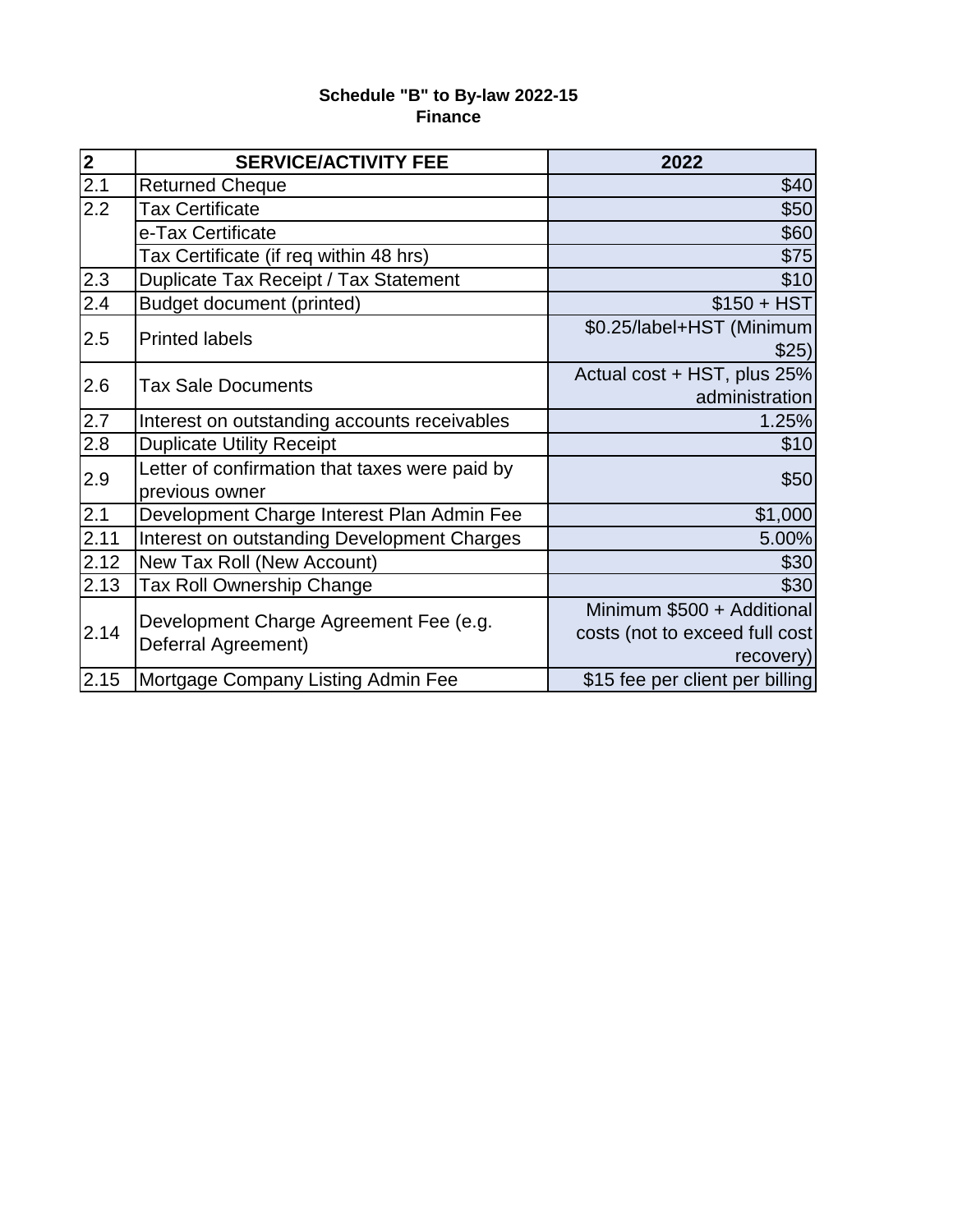## **Fire & Emergency Services Schedule "C" to By-law 2022-15**

| $\overline{\mathbf{3}}$ | <b>SERVICE/ACTIVITY</b>                                                                    | 2022             |
|-------------------------|--------------------------------------------------------------------------------------------|------------------|
| 3.1                     | <b>Request for Fire Reports</b>                                                            | \$100.00         |
| 3.2                     | <b>Request for Inspection Requests</b>                                                     | \$100.00         |
|                         | Request for Written Information (Mortgage Clearance Letters, Change of<br>Ownership, etc.) | \$100.00         |
|                         | Inspection Requests (excluding "Inspections required under a Building<br>Permit")          | \$75.00          |
|                         | No Show for Inspection                                                                     | \$55.00          |
|                         | Single Occupancy Building (under 20,000 sq. ft.)                                           | \$75.00          |
|                         | Single Occupancy Building (over 20,000 sq. ft.)                                            | \$100.00         |
|                         | Multiple Tenant Building (under 20,000 sq. ft.)                                            | \$100.00         |
|                         | Multiple Tenant Building (over 20,000 sq. ft.)                                             | \$110.00         |
|                         | Each Unit - Occupancy                                                                      | \$30.00 per unit |
|                         | L.C.B.O. Approvals (Occupant Load Calculations)                                            | No Charge        |
|                         | Fire Apparatus Stand-by (shows, exhibitions, demonstrations, etc.) Stand-<br>by            | No Charge        |
|                         | Not for Profit                                                                             | No Charge        |
|                         | Security Stand-by for Incendiary Fires                                                     | No Charge        |
|                         |                                                                                            | No Charge        |
|                         | <b>False Alarms - Police Services</b>                                                      |                  |
|                         | <b>First Alarm</b>                                                                         | No Charge        |
|                         | Second Alarm                                                                               | No Charge        |
|                         | <b>Third Alarm</b>                                                                         | \$200            |
|                         | All subsequent False Alarms within the calendar year                                       | \$200            |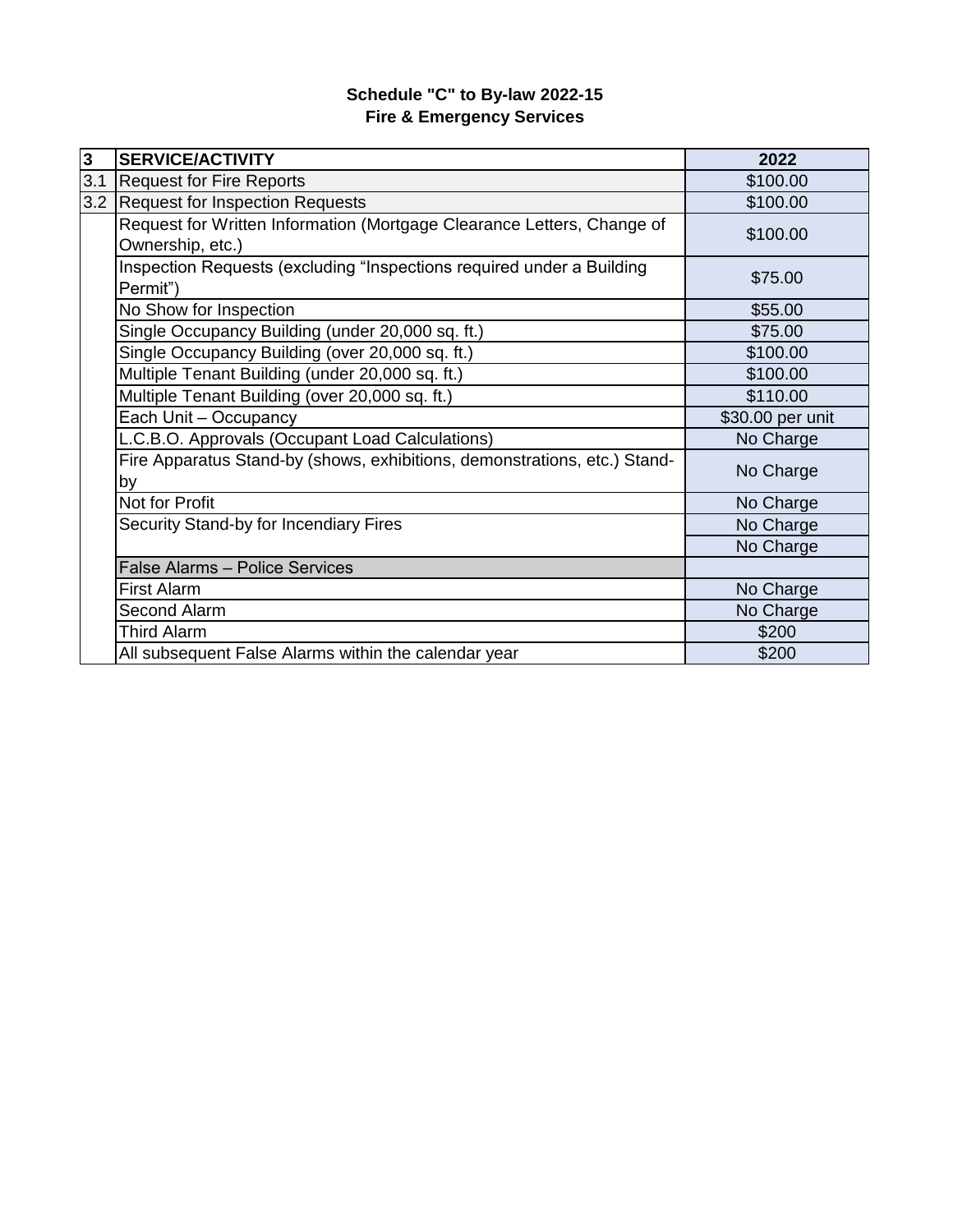## **Fire & Emergency Services Schedule "C" to By-law 2022-15**

| $\overline{3}$ | <b>SERVICE/ACTIVITY</b>                                                       | 2022                      |
|----------------|-------------------------------------------------------------------------------|---------------------------|
|                | False Alarms - Fire Services                                                  |                           |
|                | False Alarms (more than two (2) false alarms in twelve (12) months -          |                           |
|                | Same Building - due to faulty or improperly installed or maintained           |                           |
|                | equipment or in the opinion of the Fire Chief or Designate the alarm could    |                           |
|                | have been prevented by alternate measures.                                    |                           |
|                | <b>First Alarm</b>                                                            | No Charge                 |
|                | Second Alarm                                                                  | No Charge                 |
|                | <b>Third Alarm</b>                                                            | \$1,000                   |
|                | All Subsequent Alarms within the Calendar Year                                | \$1,500                   |
|                | Elevator Rescue (Nuisance or Malicious) Note: One alarm per twelve-           |                           |
|                | months exempt. Nuisance alarm = non-notification of work/testing to           | \$1,000                   |
|                | system, poor maintenance, non-action to remedy cause/repair system            |                           |
|                | Fire Training and Demonstrations (Municipal Departments Exempt)               | \$100.00 per hour +       |
|                |                                                                               | Costs                     |
|                | <b>Technical Response</b>                                                     | <b>Full Cost Recovery</b> |
|                | Retain Private Contractor Provide Rescue and Environmental Cleanup            | <b>Full Cost Recovery</b> |
|                | (If it is necessary to retain private contractor, rent equipment not normally |                           |
|                | carried on a fire apparatus in order to determine origin and cause,           |                           |
|                | suppress or extinguish a fire, preserve property, prevent fire spread, make   |                           |
|                | safe or otherwise eliminate a hazard)                                         |                           |
|                | Fire Works (Request for inspection and approval of site for sale and          | \$75.00                   |
|                | storage)                                                                      |                           |
|                | Fire Suppression Foam and Dry Chemical Foam                                   | <b>Actual Cost</b>        |
|                | Photo Opportunity with Apparatus (wedding, birthday parties)                  |                           |
|                | Use of Truck, Firehall                                                        | \$50.00 per hour          |
|                | Use of Truck on Location                                                      | \$100.00 per hour         |
|                | PFD – only within the boundary of Penetanguishene MFD – only within the       |                           |
|                | boundary of Midland                                                           |                           |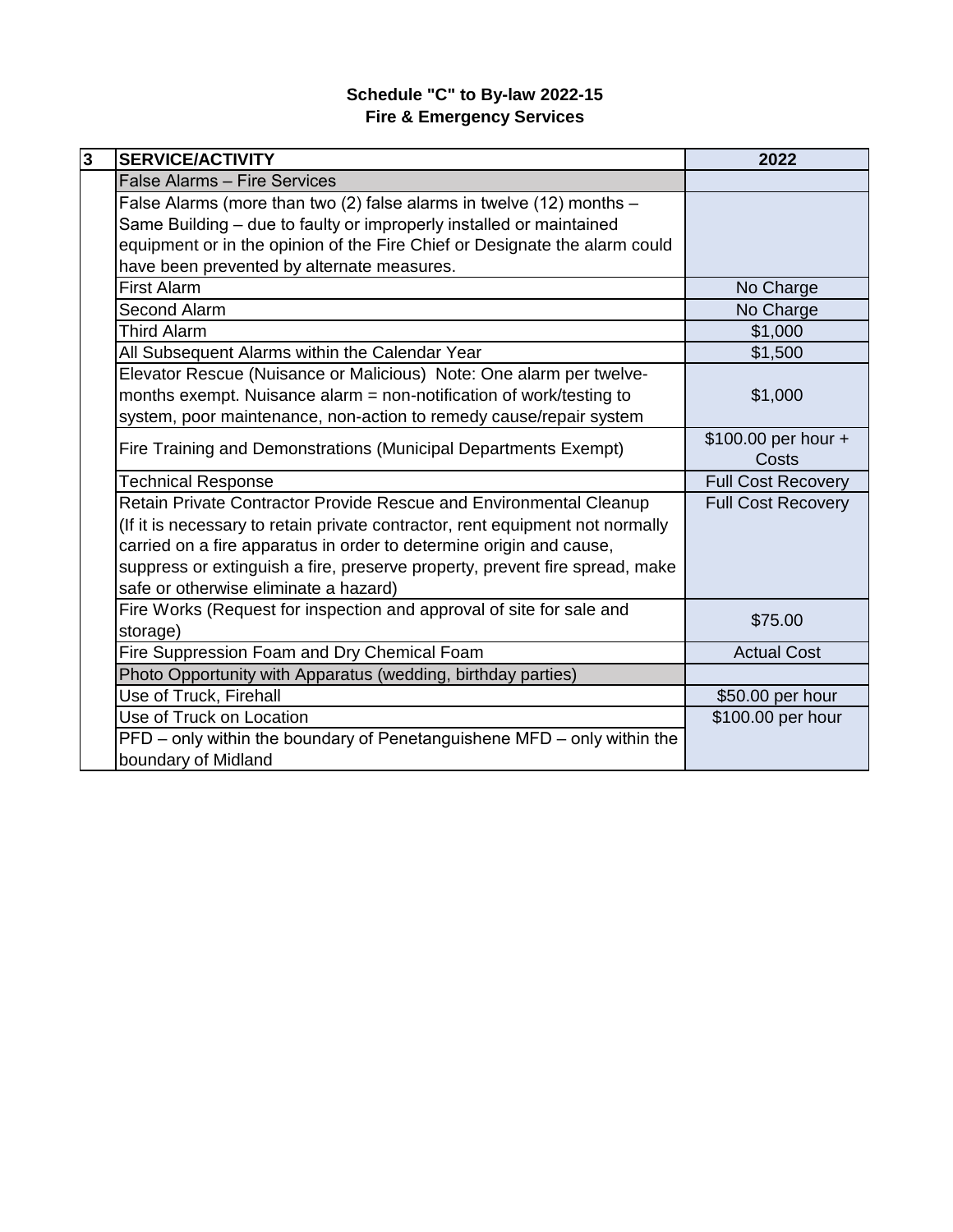# **Fire & Emergency Services Schedule "C" to By-law 2022-15**

| 3 | <b>SERVICE/ACTIVITY</b>                                                                                                                                   | 2022                                                        |
|---|-----------------------------------------------------------------------------------------------------------------------------------------------------------|-------------------------------------------------------------|
|   | 3.3 Emergency Response                                                                                                                                    |                                                             |
|   | Automobile Incident (Fire or Collision) Invoice parties involved in Midland                                                                               | Ministry of<br>Transportation (MTO)<br><b>Current Rates</b> |
|   | Midland residents exempt in Midland                                                                                                                       |                                                             |
|   | Penetanguishene residents exempt in Penetanguishene                                                                                                       |                                                             |
|   | Automobile Incident located on the King's Highways                                                                                                        | Ministry of<br>Transportation (MTO)<br><b>Current Rates</b> |
|   | 3.4 Other Services                                                                                                                                        |                                                             |
|   | Air Cylinder Recharge                                                                                                                                     |                                                             |
|   | <b>SCBA</b>                                                                                                                                               | \$10.00                                                     |
|   | <b>CASCADE</b>                                                                                                                                            | \$50.00                                                     |
|   | <b>Training Courses</b>                                                                                                                                   | \$100 per hour + Costs                                      |
|   | Securing of Property                                                                                                                                      | \$175.00 per hour +<br>Costs                                |
|   | Incident Clean-up<br>Note: Where costs for additional specialized resources are required, all<br>costs shall be the responsibility of the property owner. | <b>Actual Costs</b>                                         |
|   | Fire Marquee Indemnification Technology                                                                                                                   | \$500.00/vehicle for first<br>hour                          |
|   | *Note: Extra- ordinary costs will be billed in addition to the above                                                                                      | \$250.00/vehicle for                                        |
|   |                                                                                                                                                           | each additional 1/2 hour,                                   |
|   |                                                                                                                                                           | inclusive of personnel                                      |
|   |                                                                                                                                                           | costs.*                                                     |

No Recommend changes to the fees. The fees have been harminized to match PFD.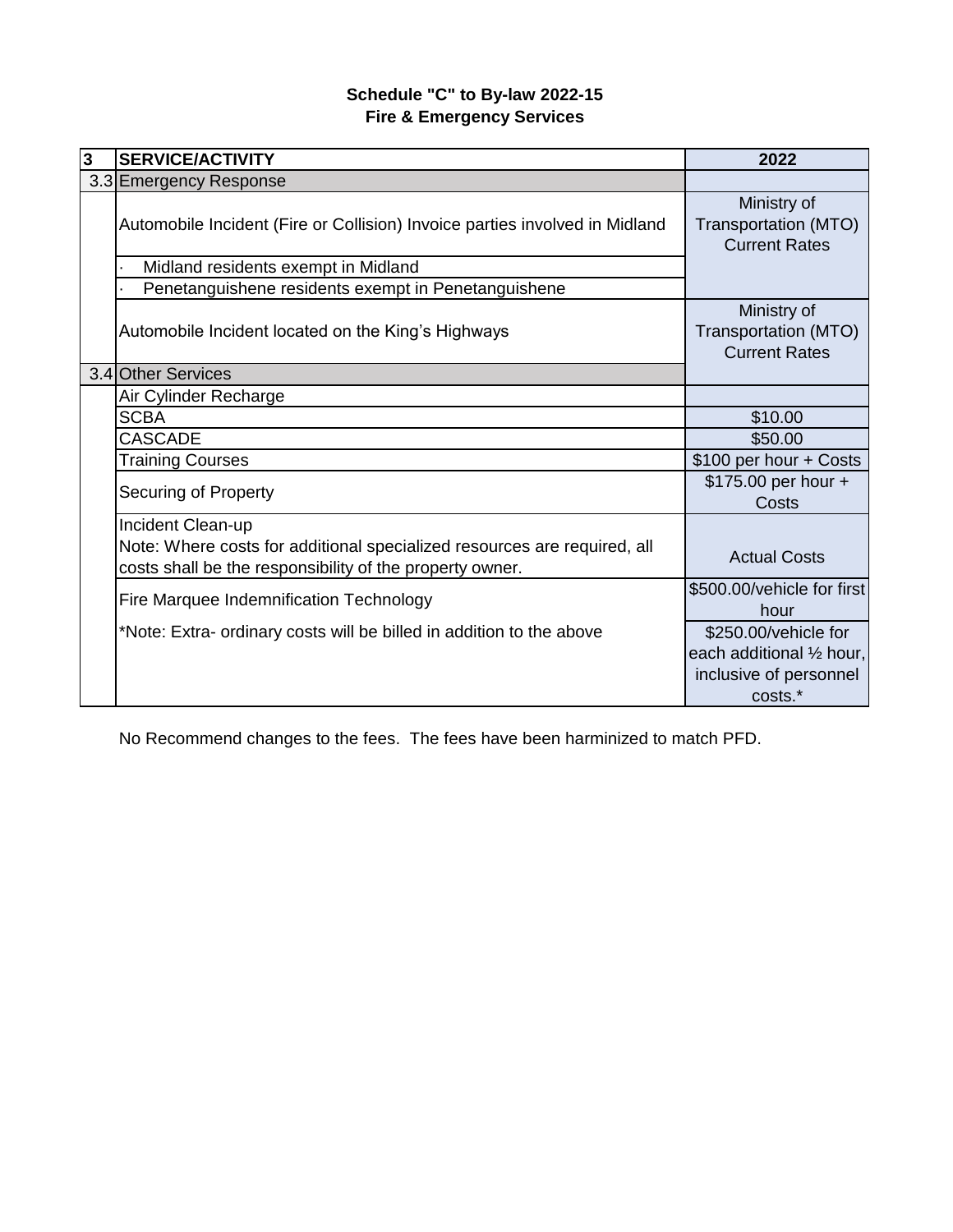### **Infrastructure Schedule "D" to By-law 2022-15**

| $\overline{\mathbf{5}}$ | <b>Service/Activity</b>                                 | 2022                                       |  |  |  |
|-------------------------|---------------------------------------------------------|--------------------------------------------|--|--|--|
| 5.1                     | <b>Curb Cuts for Driveways</b>                          | Actual charge of contractor (minimum of    |  |  |  |
|                         |                                                         | $$200 + HST$                               |  |  |  |
| 5.2                     | Town Dock Fees - Seasonal Boat Slips (May to            |                                            |  |  |  |
|                         | October)                                                |                                            |  |  |  |
|                         | Centre Pier                                             | \$64.00 per foot (charge for size of boat) |  |  |  |
|                         | Pier B                                                  | \$64.00 per foot (charge for size of boat, |  |  |  |
|                         |                                                         | minimum 20 ft charge)                      |  |  |  |
|                         | Rotary Pier (includes electricity)                      | \$64.00 per foot                           |  |  |  |
|                         | <b>Transient Boat Slips</b>                             | \$1.84 per foot                            |  |  |  |
|                         | <b>Administration Fees</b>                              | \$26.30 (applied to monthly payment plans  |  |  |  |
|                         | Boat Launch (Pete Petterson Park)                       |                                            |  |  |  |
|                         | <b>Annual Pass</b>                                      | \$100 (not available to non-residents)     |  |  |  |
|                         | Daily Launch Use (no parking)                           | \$10                                       |  |  |  |
|                         | Daily Parking (no trailer)                              | \$2/hr                                     |  |  |  |
|                         | Daily Use (including parking of vehicle & trailer)      | \$25.00 (\$50.00 for non-residents)        |  |  |  |
| 5.3                     | Hourly Charge Out Rate - Executive Director             |                                            |  |  |  |
|                         | Environment & Infrastructure                            | \$<br>175.00                               |  |  |  |
|                         | Hourly Charge Out Rate - Manager of Engineering         | $\overline{\$}$<br>135.00                  |  |  |  |
|                         | Hourly Charge Out Rate - Senior Project Manager         | $\overline{\mathcal{E}}$<br>115.00         |  |  |  |
|                         | Hourly Charge Out Rate - Executive Assistant            | $\overline{\$}$<br>85.00                   |  |  |  |
|                         | Hourly Charge Out Rate - GIS Technician                 | $\overline{\mathcal{G}}$<br>95.00          |  |  |  |
|                         | Houlry Charge Out Rate - Operations Technician          | $\overline{\$}$<br>95.00                   |  |  |  |
|                         | Oversize/Over Weight Moving                             |                                            |  |  |  |
|                         | Single Trip Permit                                      | \$<br>100.00                               |  |  |  |
|                         | Oversize/Over Weight Moving                             |                                            |  |  |  |
|                         | <b>Annual Permit</b>                                    | \$<br>200.00                               |  |  |  |
|                         | <b>Additional Connection Permit (ACP)</b>               | \$250 plus 3.5% of cost estimate for       |  |  |  |
|                         | New Water/Sanitary/Storm Connections                    | <b>Inspection Fees. Security Deposit</b>   |  |  |  |
|                         |                                                         | <b>Required</b>                            |  |  |  |
|                         | Road Occupancy Permit (ROP)                             | \$200                                      |  |  |  |
|                         |                                                         | Security Deposit may be required           |  |  |  |
|                         | Peer Review of Reports and Drawings                     | <b>Time and Materials</b>                  |  |  |  |
|                         | Development Pre-Servicing and Earthworks                | \$5,000                                    |  |  |  |
|                         | Agreements                                              | Plus Legal Fees                            |  |  |  |
|                         | <b>Site Plan and Subdivision Clearance</b>              |                                            |  |  |  |
|                         | <b>Standard Turnaround</b>                              | \$<br>75.00                                |  |  |  |
|                         | <b>Site Plan and Subdivision Clearance</b>              |                                            |  |  |  |
|                         | Rush 48 Hour Turnaround                                 | \$<br>150.00                               |  |  |  |
|                         | <b>Engineering Record Search</b>                        |                                            |  |  |  |
|                         | (Hourly Rate)                                           | \$<br>85.00                                |  |  |  |
|                         | <b>Engineering Records Request - Hardcopy</b>           | Materials plus Hourly Rate                 |  |  |  |
|                         | All fees include a surcharge for capital cost recovery. |                                            |  |  |  |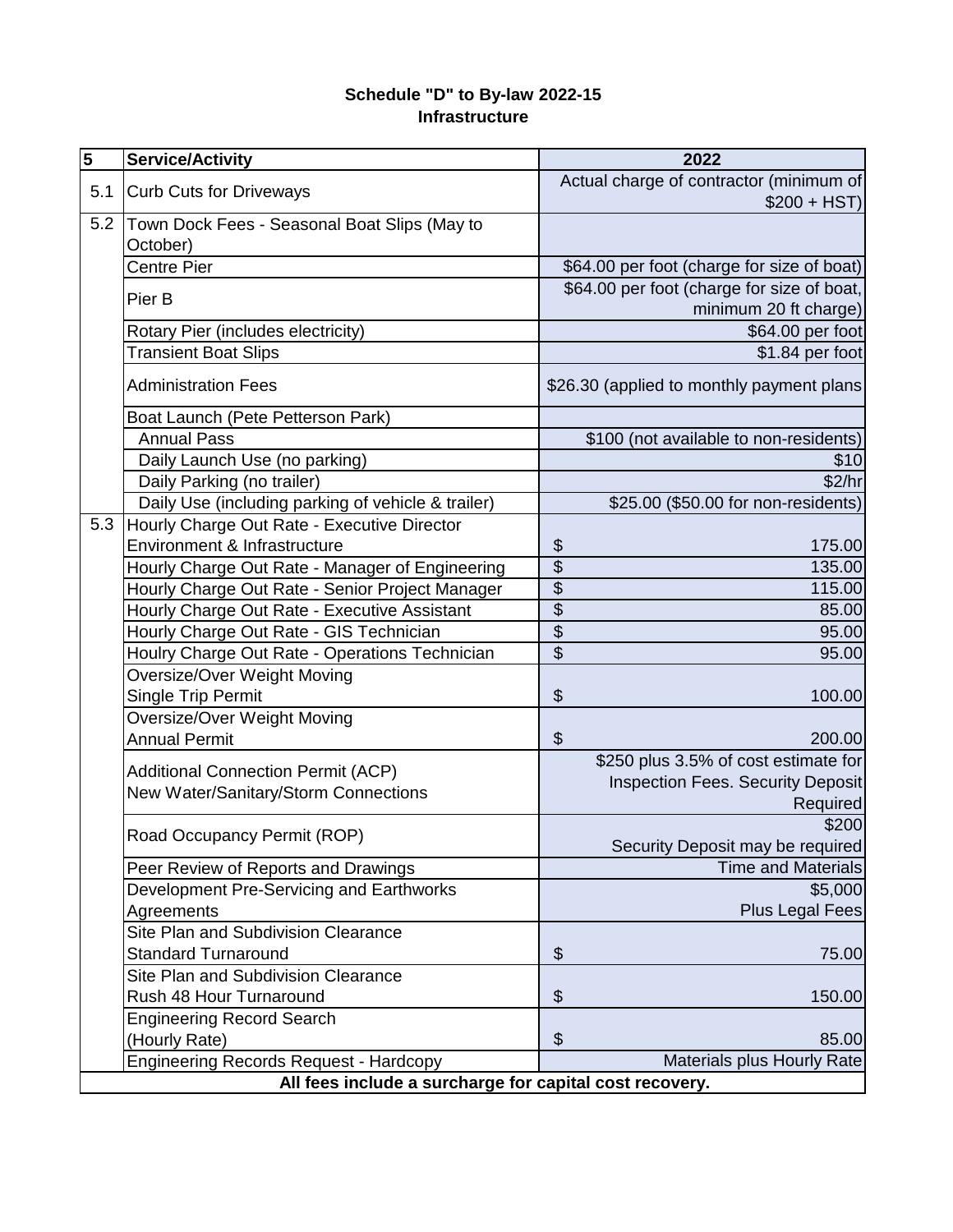#### **North Simcoe Sports & Recreation Centre Schedule "E" to By-law 2022-15**

**Legend - Categories**

a. = Minor Sports/Youth Groups/Schools

b.= Adult/Senior Not-For-Profit

c. = Private and Commercial Groups

|                                                |                           | 2022   |
|------------------------------------------------|---------------------------|--------|
| <b>Gymnasium Per Hour/Gym</b>                  |                           |        |
| a.                                             | \$                        | 12.89  |
| b.                                             | $\overline{\$}$           | 15.47  |
| c.                                             | $\overline{\$}$           | 25.80  |
|                                                |                           |        |
| <b>Community Hall - 1/2 hourly</b>             |                           |        |
| a.                                             | $\overline{\mathcal{S}}$  | 20.94  |
| b.                                             | $\overline{\$}$           | 25.35  |
| c.                                             | $\overline{\$}$           | 46.13  |
|                                                |                           |        |
| <b>Community Hall - Full Hourly</b>            |                           |        |
| a.                                             | $\boldsymbol{\mathsf{S}}$ | 41.92  |
| b.                                             | $\overline{\$}$           | 50.71  |
| c.                                             | $\overline{\$}$           | 92.26  |
|                                                |                           |        |
| <b>Community Hall 1/2 Daily Special Event</b>  |                           |        |
| a.                                             | $\overline{\mathcal{S}}$  | 218.25 |
| b.                                             | $\overline{\$}$           | 261.90 |
| c.                                             | $\overline{\mathcal{S}}$  | 466.17 |
|                                                |                           |        |
| <b>Community Hall Full Daily Special Event</b> |                           |        |
| a.                                             | $\boldsymbol{\mathsf{S}}$ | 436.48 |
| $\overline{b}$                                 | $\overline{\$}$           | 523.80 |
| $\mathbf c$                                    | $\overline{\$}$           | 960.28 |
|                                                |                           |        |
| <b>Seniors Room Hourly</b>                     |                           |        |
| a.                                             | \$                        | 21.48  |
| b.                                             | $\overline{\$}$           | 25.76  |
| c.                                             | $\overline{\mathcal{S}}$  | 47.23  |
|                                                |                           |        |
| <b>Multi Purpose Hourly</b>                    |                           |        |
| ıа.                                            | $\overline{\mathcal{L}}$  | 9.10   |
| b.                                             | $\frac{3}{9}$             | 10.47  |
| c.                                             |                           | 19.17  |
| <b>Bill Thompson Hourly</b>                    |                           |        |
| a.                                             | $\boldsymbol{\mathsf{S}}$ | 20.50  |
| C.                                             | $\overline{\$}$           | 24.60  |
| d.                                             | $\overline{\$}$           | 45.08  |
|                                                |                           |        |
| <b>Board Room Hourly</b>                       |                           |        |
|                                                |                           |        |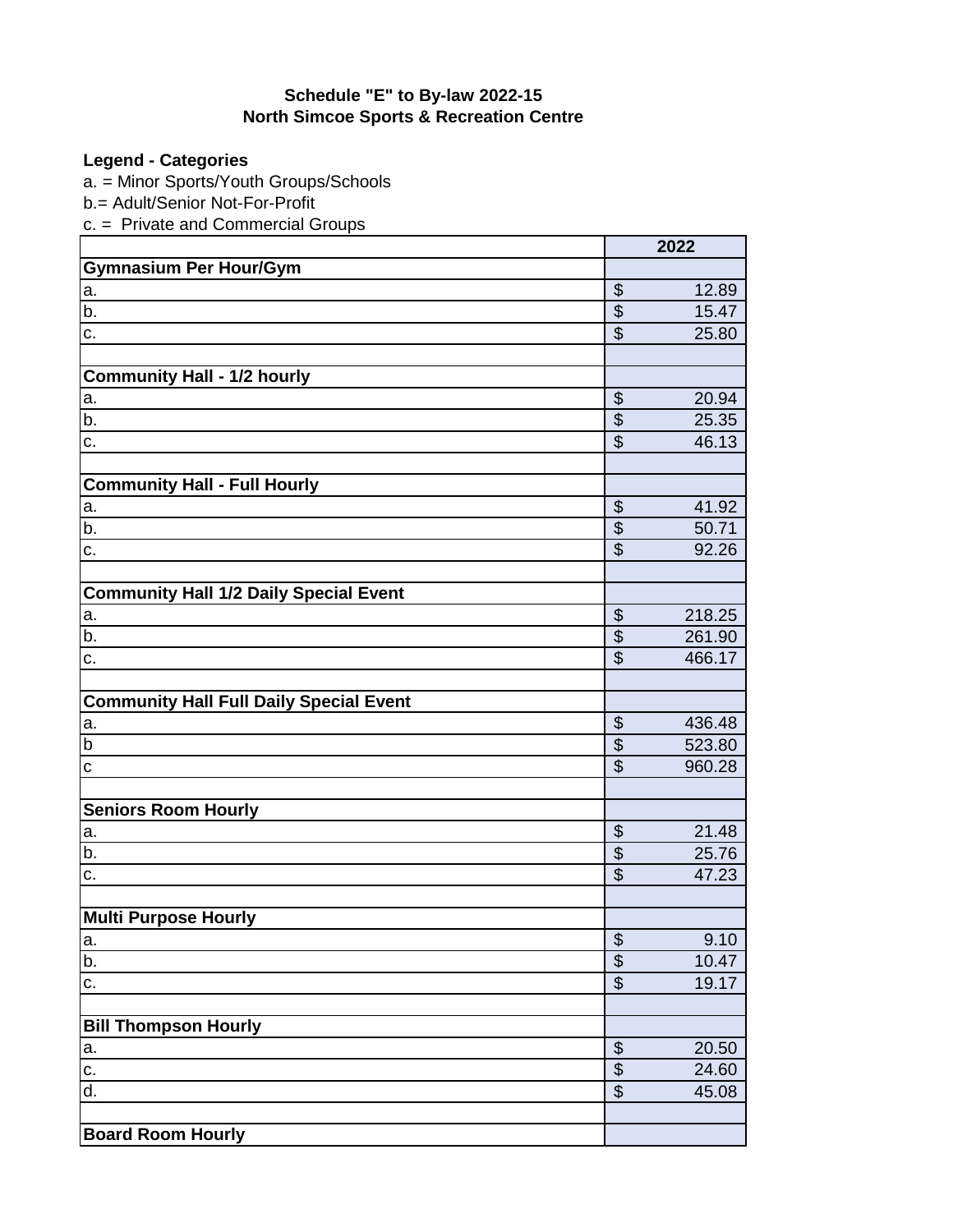# **North Simcoe Sports & Recreation Centre Schedule "E" to By-law 2022-15**

**Legend - Categories**

a. = Minor Sports/Youth Groups/Schools

b.= Adult/Senior Not-For-Profit

c. = Private and Commercial Groups

| a.                                              | \$                             | 8.53          |
|-------------------------------------------------|--------------------------------|---------------|
| c.                                              | $\overline{\mathcal{S}}$       | 10.13         |
| d.                                              | $\boldsymbol{\mathsf{S}}$      | 18.67         |
|                                                 |                                |               |
| <b>Seminar Room Hourly</b>                      |                                |               |
| a.                                              | $\boldsymbol{\theta}$          | 8.53          |
| c.                                              | $\overline{\mathcal{S}}$       | 10.13         |
| d.                                              | $\overline{\mathcal{S}}$       | 18.67         |
| <b>NSSRC - Miscellaneous Fees:</b>              |                                |               |
|                                                 | $\boldsymbol{\mathsf{S}}$      |               |
| <b>Bartender (per hour)</b>                     |                                | 25.00         |
| <b>TV/DVD player</b>                            |                                | N/A           |
| <b>Multi-Media Projector</b>                    | $\boldsymbol{\mathsf{S}}$      | 35.50         |
| <b>Community Hall Kitchen Rental - Hot Only</b> |                                |               |
| Per person (Max \$100)                          | $\boldsymbol{\mathsf{S}}$      | 1.50          |
| <b>LED sign (per week)</b>                      |                                |               |
| (event in NSSRC)                                | \$                             | 5.50<br>27.50 |
| (event in Community)                            | $\overline{\mathcal{S}}$       |               |
| <b>Microphone/ Sound System</b>                 | \$                             | 12.00         |
| Senior's Kitchen                                |                                |               |
| Hot                                             | \$                             | 44.00         |
| Cold                                            | $\mathfrak{S}$                 | 27.50         |
| <b>Ice Rentals:</b>                             |                                |               |
|                                                 |                                |               |
| <b>Ice Rentals Hourly</b>                       |                                |               |
| a.                                              | $\boldsymbol{\mathsf{S}}$      | 162.20        |
| b.                                              | \$                             | 198.53        |
| c.                                              | $\mathfrak{S}$                 | 225.98        |
|                                                 |                                |               |
| Weekday (non holiday) Ice Rental (off-peak hrs) |                                |               |
| $6$ am $-3$ pm                                  | \$<br>$\overline{\mathcal{S}}$ | 116.94        |
| 10 pm $-$ 1 am                                  |                                | 116.94        |
|                                                 |                                |               |
| <b>Ice Rentals Hourly</b>                       |                                |               |
| Non-Prime                                       | $\boldsymbol{\mathsf{S}}$      | 162.20        |
| <b>Drop Ins:</b>                                |                                |               |
| Program                                         |                                |               |
| <b>Public Skating - Kids</b>                    | $\boldsymbol{\theta}$          | 2.00          |
| <b>Adult Shinny</b>                             | \$                             | 3.00          |
| Family                                          | $\overline{\mathcal{S}}$       | 8.00          |
|                                                 |                                |               |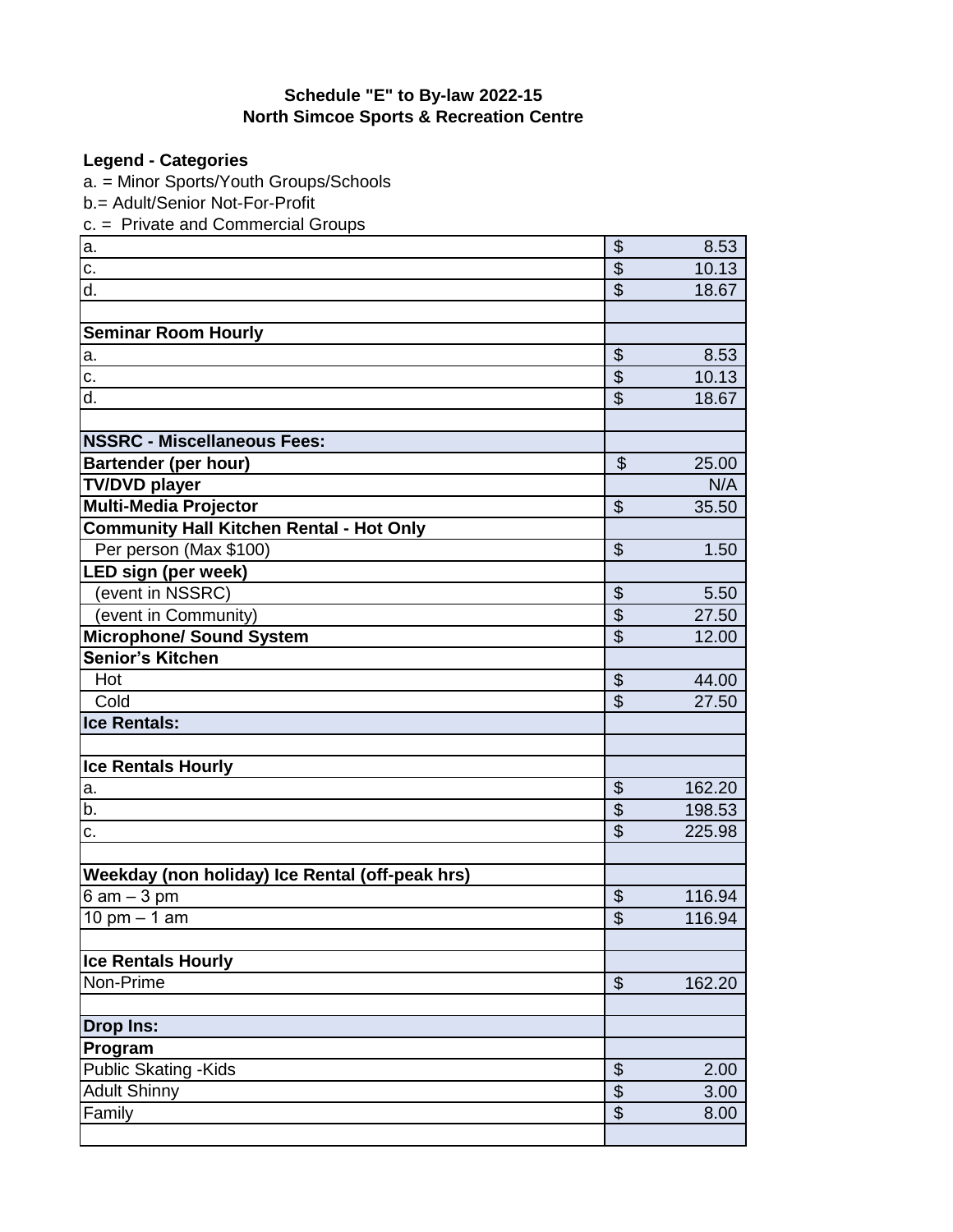#### **North Simcoe Sports & Recreation Centre Schedule "E" to By-law 2022-15**

# **Legend - Categories**

a. = Minor Sports/Youth Groups/Schools

b.= Adult/Senior Not-For-Profit

c. = Private and Commercial Groups

| <b>Seniors Skating</b>             | \$                        | 3.00     |
|------------------------------------|---------------------------|----------|
| Season                             | \$                        | 40.00    |
|                                    |                           |          |
| <b>Pre- School Skating</b>         | \$                        | 2.00     |
| Season                             | \$                        | 40.00    |
|                                    |                           |          |
| <b>Adult Shinny - Per Player</b>   | \$                        | 5.00     |
| Senior Shinny - Per Player         | \$                        | 3.00     |
| Per season                         | \$                        | 75.00    |
| Minimum Drop In - per hour         | \$                        | 50.00    |
|                                    |                           |          |
| Drop-in per person                 | \$                        | 10.00    |
|                                    |                           |          |
| <b>Summer Arena Floor Rentals:</b> |                           |          |
| a.                                 | \$                        | 52.90    |
| b.                                 | \$                        | 63.47    |
| c.                                 | \$                        | 116.38   |
|                                    |                           |          |
| <b>Special Events Arena Floor:</b> |                           |          |
| a.                                 | $\boldsymbol{\mathsf{S}}$ | 716.43   |
| b.                                 | $\boldsymbol{\theta}$     | 859.73   |
| c.                                 | \$                        | 1,576.17 |
|                                    |                           |          |
| Arena Boards Advertising           | $\mathfrak{L}$            | 575.00   |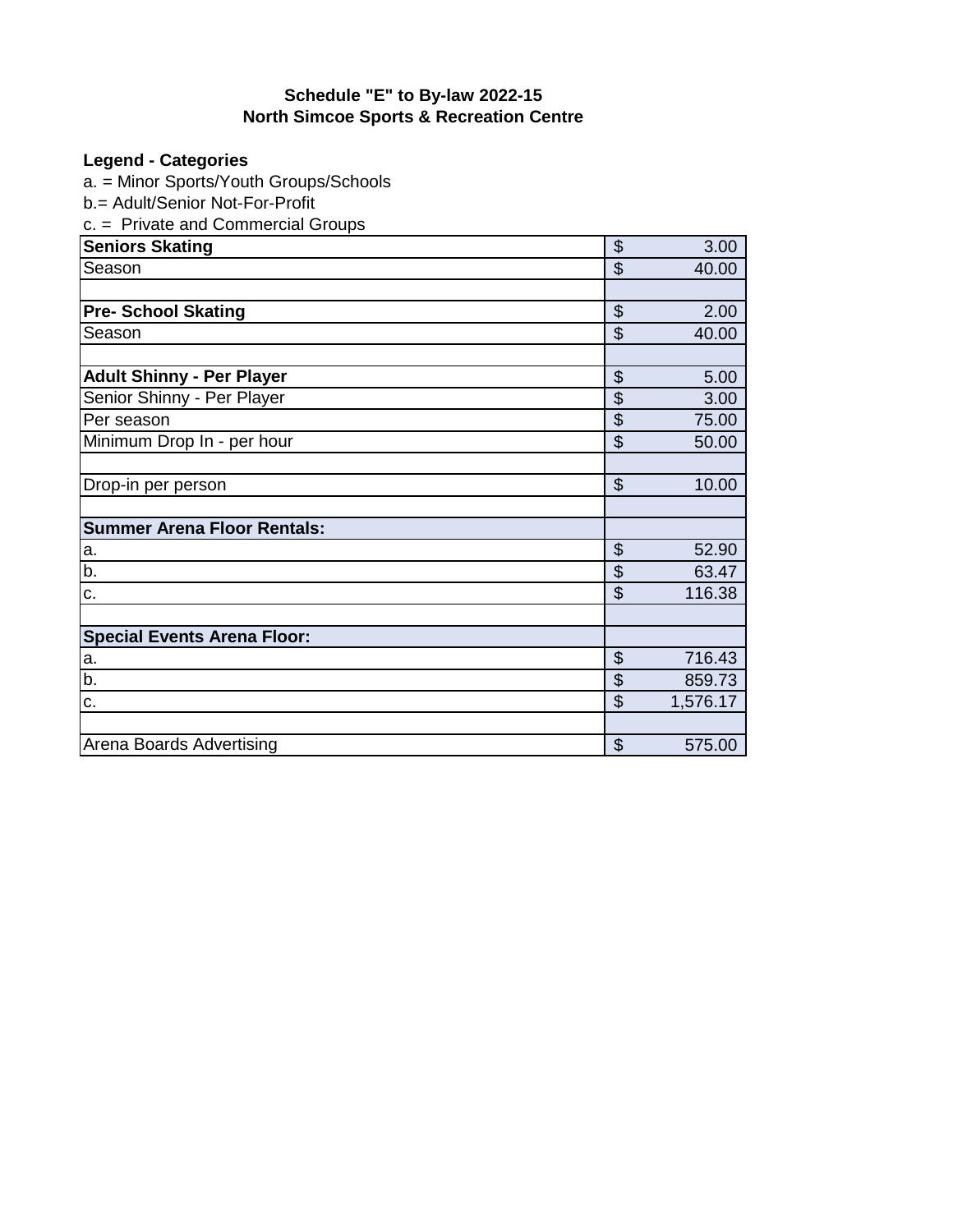### **Planning Schedule "F" to By-law 2022-15**

| 4   | <b>SERVICE/ACTIVITY</b>                                                    | 2022        |
|-----|----------------------------------------------------------------------------|-------------|
| 4.1 | Text - Official Plan +HST                                                  | \$60.03     |
| 4.2 | Text - Zoning By-law +HST                                                  | \$60.03     |
| 4.3 | Text - Sign By-law +HST                                                    | \$60.03     |
| 4.4 | Application for Official Plan Amendment                                    | \$11,400.00 |
| 4.5 | Application for Zoning By-law Amendment                                    | \$8,500.00  |
|     | Application for Zoning By-law Amendment (Minor)                            | \$3,500.00  |
|     | Application for Revision to a Zoning By-law Amendment (base) applies to    |             |
|     | revisions to an application in process                                     | \$5,000.00  |
|     | Application for Revision to a Zoning By-law Amendment (minor) applies      |             |
|     | to revisions to an application in process                                  | \$1,500.00  |
|     | Application for Temporary Use By-law                                       | \$5,000.00  |
|     | Application for Removal of H Symbol                                        | \$2,500.00  |
|     | Each subsequent review after 3 reviews - Zoning By-law Amendments          | \$1,500.00  |
| 4.6 | Application for Site Plan Control Approval - Base                          | \$8,500.00  |
|     | Application for Site Plan Control Approval - Minor                         | \$4,500.00  |
|     | Minor/adminstrative amendment to a site plan approval and/or agreement     | \$1,000.00  |
|     | Application for Site Plan Control Approval - Agreement Preparation*        |             |
|     | * denotes - legal costs of preparation and registration are additional and |             |
|     | to be carried by the applicant                                             | \$1,800.00  |
|     | Each subsequent review (after 3 reviews) of Site Plan Submission           | \$1,500.00  |
| 4.7 | Application for Minor Variance/Permission to Expand                        | \$1,320.66  |
|     | Refundable Sign Deposit                                                    | \$180.09    |
| 4.8 | Application for Provisional Consent - New Lot - each lot created resulting |             |
|     | from a consent application                                                 | \$3,500.00  |
|     | Application for Change of Provisional Consent Conditions                   | \$600.30    |
|     | Application for Lot Addition/Adjustment                                    | \$2,500.00  |
|     | <b>Application for Easement</b>                                            | \$2,500.00  |
|     | Application for Validation                                                 | \$2,500.00  |
|     | Minor Variance or Consent - to amend and recirculate application (minor)   | \$1,500.00  |
|     | Minor Variance or Consent - to defer an application and recirculate after  |             |
|     | notice has been provided                                                   | \$125.00    |
|     | Issuance of Certificate of Official (Per Lot)                              | \$100.00    |
|     | Refundable Sign Deposit                                                    | \$180.09    |
| 4.9 | Application for Plan of Subdivision                                        | \$12,500.00 |
|     | Each subsequent review (after 3 reviews) of Subdivision materials          | \$1,500.00  |
|     | Application for Plan of Subdivision - Deposit                              | \$6,003.00  |
|     | Application for Plan of Subdivision - Agreement Preparation*               |             |
|     | *denotes legal costs are additional and to be carried by the applicant.    | \$6,003.00  |
|     | Application for Extension to Draft Approval/Change of Conditions           | \$4,500.00  |
|     | Application for Revision to a Draft Plan                                   | \$6,000.00  |
|     | Application for Red Line Revision (Minor/technical)                        | \$1,340.00  |
|     | Model Home Agreement                                                       | \$3,000.00  |
|     | Model Home Agreement Deposit outside services                              | \$2,000.00  |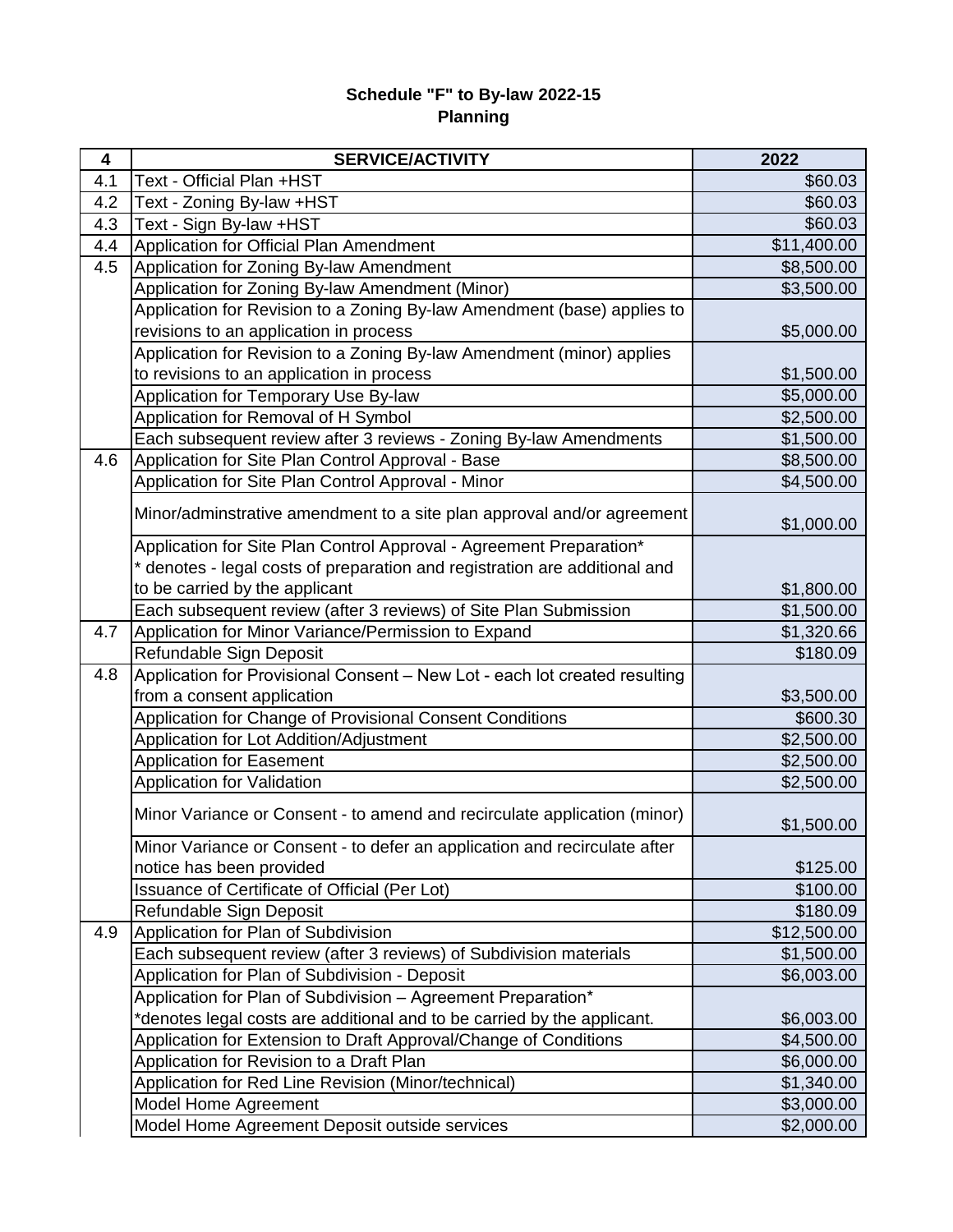## **Planning Schedule "F" to By-law 2022-15**

| 4    | <b>SERVICE/ACTIVITY</b>                                                            | 2022        |
|------|------------------------------------------------------------------------------------|-------------|
|      | <b>Issuance of Final Subdivision Approval</b>                                      | \$10,000.00 |
| 4.10 | Application for Plan of Condominium                                                | \$9,000.00  |
|      | Application for Exemption from Plan of Condominium                                 | \$5,000.00  |
|      | Application for Plan of Condominium - Deposit                                      | \$3,450.00  |
|      | Application for Plan of Condominium - Agreement Preparation*                       |             |
|      | $\vert$ *denotes legal costs of preparatrion and registration are to be carried by |             |
|      | the applicant.                                                                     | \$6,000.00  |
|      | Application for Plan of Condominium Red Line Revision                              | \$1,340.00  |
|      | Application for Extension to Draft Approval/Change of Conditions                   | \$4,500.00  |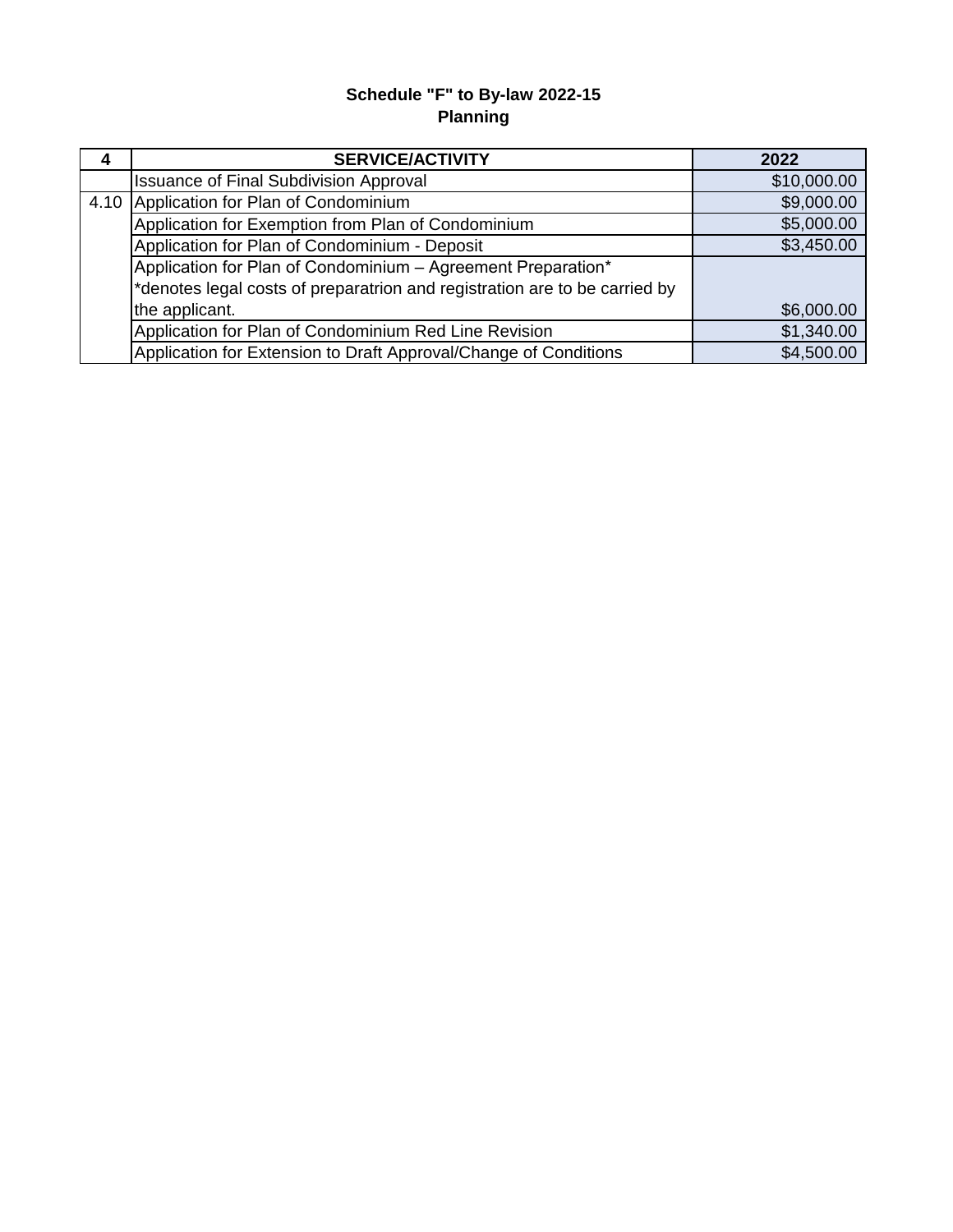## **Planning Schedule "F" to By-law 2022-15**

| 4    | <b>SERVICE/ACTIVITY</b>                                                   | 2022       |
|------|---------------------------------------------------------------------------|------------|
| 4.11 | Application for Deeming                                                   | \$1,200.60 |
| 4.12 | Application for Conversion to Condominium                                 | \$6,003.00 |
| 4.13 | <b>Private Road Agreement</b>                                             | \$600.30   |
| 4.14 | Application for Part Lot Control                                          | \$3,000.00 |
|      | Application for Part Lot Control Extension                                | \$1,500.00 |
| 4.15 | Application for Variance to Sign By-law                                   | \$800.00   |
|      | Application for Variance to Sign By-law - Non-Profit Organization         | \$120.06   |
|      | Application for Amendment to Sign By-law                                  | \$1,440.72 |
|      | Application for Amendment to Sign By-law - Non-Profit Organization        | \$120.06   |
| 4.16 | Subdivision Compliance Letter/ Site Plan Control Compliance Letter if     |            |
|      | required within 48 hours of receipt                                       | \$60.03    |
|      |                                                                           | \$120.06   |
| 4.17 | <b>Zoning Compliance Letter</b>                                           | \$120.06   |
| 4.18 | Septic Systems Search                                                     | \$30.02    |
| 4.19 | Duties of the Risk Management Official regarding a residential use or     |            |
|      | home occupation/home industry as defined by the Zoning By-law             | \$138.00   |
|      |                                                                           | \$275.00   |
|      | Duties of the Risk Management Official regarding a use other than a       |            |
| 4.20 | residential use or home occupation/home industry                          | \$138.00   |
| 4.21 | <b>Municipal Search</b>                                                   | \$60.03    |
|      | If required within 48 hours of receipt                                    | \$120.06   |
| 4.22 | <b>Pre-consultation fees</b>                                              | \$500.00   |
| 4.23 | General Development Agreement                                             | \$3,000.00 |
|      | Deposit for outside services                                              | \$2,000.00 |
| 4.24 | <b>Pre-Servicing Agreement</b>                                            | \$3,000.00 |
|      | Deposit for outside services                                              | \$2,000.00 |
| 4.27 | <b>Zoning Certifcate Review</b>                                           | \$65.00    |
|      | Zoning Certificate Revision Fee                                           | \$30.00    |
| 4.28 | Research per hour administrative staff                                    | \$85.00    |
|      | Planner miscellaneous duties per hour                                     | \$175.00   |
|      | Planner appearance before appeal tribunal per hour                        | \$175.00   |
|      | Planner appearance before appeal tribunal per day                         | \$1,500.00 |
| 4.29 | All peer review costs that may be required for the review of any          |            |
|      | application shall be borne by the applicant. Payment shall be required in |            |
|      | advance of service delivery. Contingency fees/deposits may be collected   |            |
|      | in addition to any specific fee at point of application. Deposit and/or   |            |
|      | contingency fees referenced in this schedule are minimums only and        |            |
|      | subject to further top up increases depending on costs.                   |            |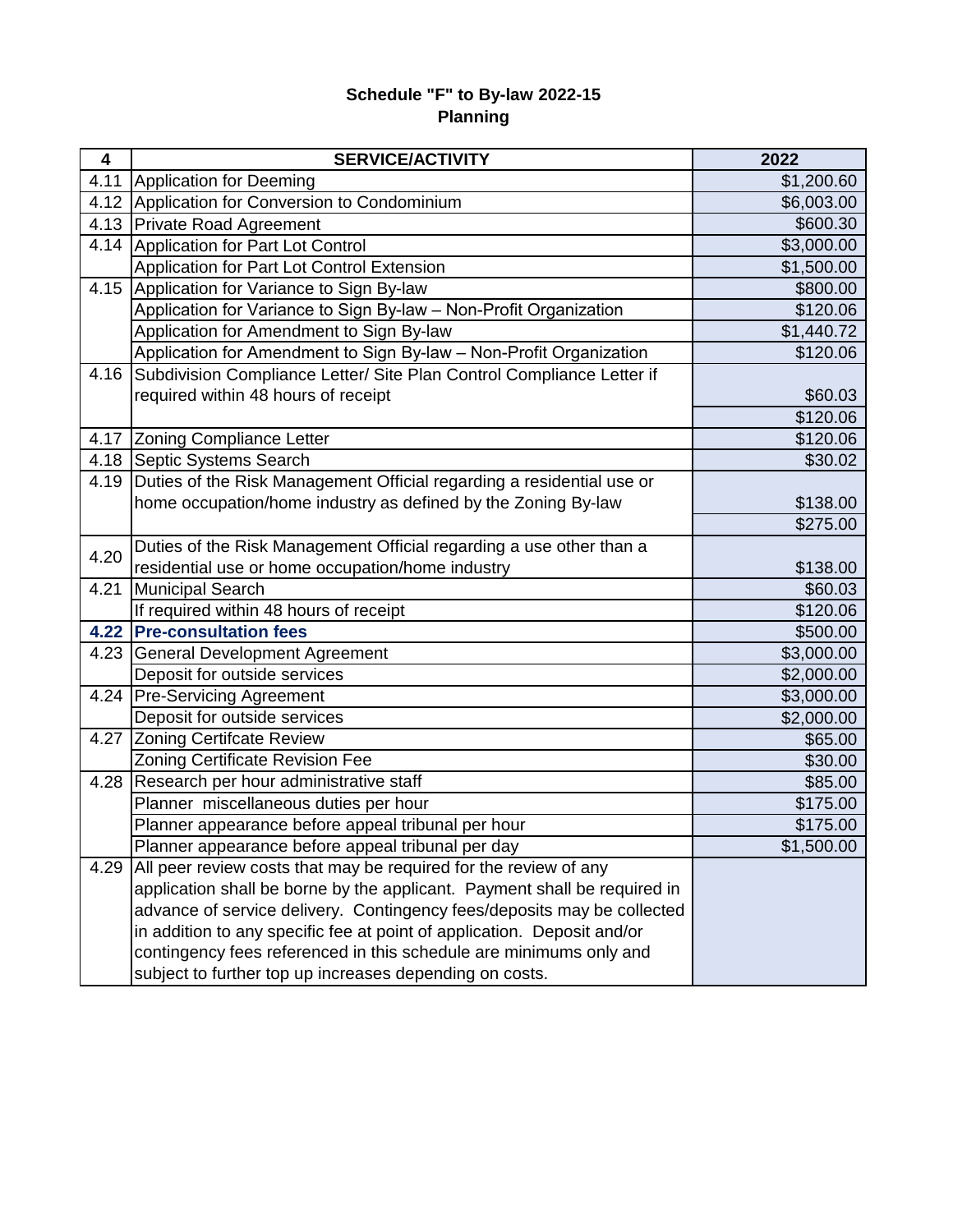|                                  |              | 2022 Minimum After          |
|----------------------------------|--------------|-----------------------------|
| <b>Equipment / Service</b>       | 2022         | <b>Hours &amp; Weekends</b> |
| Mechanical                       | \$<br>134.96 | \$<br>404.88                |
| Excavator                        | \$<br>123.12 | $\mathfrak{S}$<br>369.36    |
| Grader                           | \$<br>188.59 | \$<br>656.78                |
| Vac Truck                        | \$<br>239.90 | $\mathfrak{S}$<br>719.69    |
| Sweeper                          | \$<br>184.68 | \$<br>554.04                |
| Sidewalk w/ Attachment           | \$<br>182.13 | \$<br>546.39                |
| Pickup w/ Attachment             | \$<br>146.28 | \$<br>438.84                |
| Tandem w/ Plow                   | \$<br>321.45 | $\mathfrak{S}$<br>964.36    |
| Dump Truck                       | \$<br>151.01 | \$<br>453.02                |
| Loader w/ Attachment             | \$<br>172.02 | \$<br>516.06                |
| One Ton w/ Attachment            | \$<br>166.30 | \$<br>498.89                |
| Additional Labour per hour (reg) | \$<br>96.23  | \$<br>288.69                |
| Additional Labour per hour (OT)  | \$<br>110.21 | $\mathfrak{S}$<br>330.63    |
| Sanding per hour                 | \$<br>172.25 | \$<br>172.25                |
| Sanding per ton                  | \$<br>46.05  | \$<br>46.05                 |
| Sanding per km                   | \$<br>9.14   | \$<br>9.14                  |
| Salting per hour                 | \$<br>68.00  | \$<br>68.00                 |
| Salting per hour                 | \$<br>245.00 | \$<br>245.00                |
| Salting per km                   | \$<br>13.00  | $\mathfrak{L}$<br>13.00     |

## **Public Works Schedule "G" to By-law 2022-15**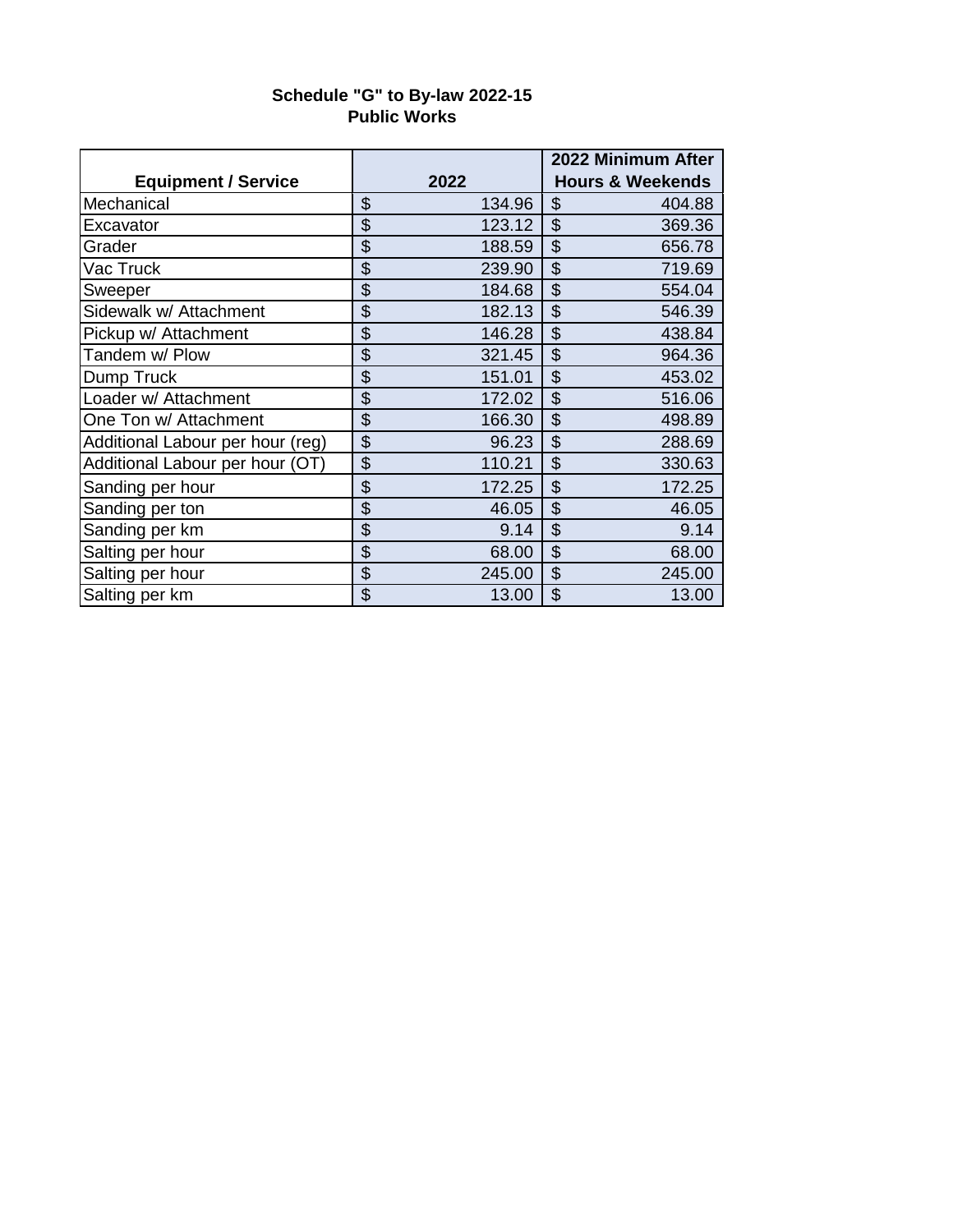## **Parks Schedule "H" to By-law 2022-15**

| <b>SERVICE/ACTIVITY</b>                                  |                           | 2022   |
|----------------------------------------------------------|---------------------------|--------|
| <b>Picnic Shelter</b>                                    |                           |        |
| Large Pavilion per Day                                   | \$                        | 250.00 |
| Large Pavilion per Hour (3-hour minimum)                 | $\overline{\mathcal{S}}$  | 40.00  |
| Large Pavilion per Hour (Fitness Class, minimum once     |                           |        |
| per week, 4 consecutive weeks)                           | \$                        | 11.00  |
| Volleyball Picnic Shelter per Day                        | \$                        | 65.00  |
| Volleyball Picnic Shelter per Hour (3-hour minimum)      | $\overline{\mathcal{S}}$  | 15.00  |
|                                                          |                           |        |
| <b>Soccer Fields</b>                                     |                           |        |
| Minors - 2 Hour Rental per Field                         | \$                        | 25.00  |
| Minor - Full Day Rental per Field (8am - dusk)           | $\overline{\$}$           | 95.00  |
| Adults - 2 Hour Rental per Field                         | $\overline{\$}$           | 32.00  |
| Adults - Full Day Rental per Field (8am - dusk)          | \$                        | 112.00 |
|                                                          |                           |        |
| <b>Disc Golf</b>                                         |                           |        |
| Daily Tournament (Little Lake Park - includes course     |                           |        |
| rental only)                                             | \$                        | 195.00 |
|                                                          |                           |        |
| <b>Beach Volleyball Courts</b>                           |                           |        |
| Tournaments per Court per Day                            | \$                        | 92.00  |
| Minors per Court per Hour                                | $\overline{\$}$           | 24.00  |
| Adults per Court per hour                                | \$                        | 32.00  |
|                                                          |                           |        |
| <b>Tennis Courts Bookings</b>                            |                           |        |
| Per Court per Hour                                       | \$                        | 3.00   |
|                                                          |                           |        |
| <b>Pickleball Courts Bookings</b>                        |                           |        |
| Per Court per Hour                                       | \$                        | 3.00   |
|                                                          |                           |        |
| <b>Rotary Bandshell</b>                                  |                           |        |
| Including Hydro                                          | $\boldsymbol{\mathsf{S}}$ | 65.00  |
|                                                          |                           |        |
| <b>Baseball - Adult</b>                                  |                           |        |
| Adult - Hourly per Diamond Fee (Lining not included)     |                           |        |
| Between 8am - 4pm, Weekdays                              | \$                        | 19.50  |
| Adult - Hourly per Diamond Fee (Lining not included)     |                           |        |
| Weekdays after 4pm / Weekends all day                    | \$                        | 22.50  |
|                                                          |                           |        |
| Adult - Hourly Lighting Fee per Diamond (additional fee) | \$                        | 17.00  |
| Adult - Daily Rental Fee per Diamond (Lining not         |                           |        |
| included) 8am - dusk                                     | \$                        | 105.00 |
|                                                          |                           |        |
| <b>Baseball - Youth (Minor)</b>                          |                           |        |
| Minor - Hourly per Diamond Fee (Lining not included)     |                           |        |
| Between 8am - 4pm, Weekdays                              | \$                        | 9.00   |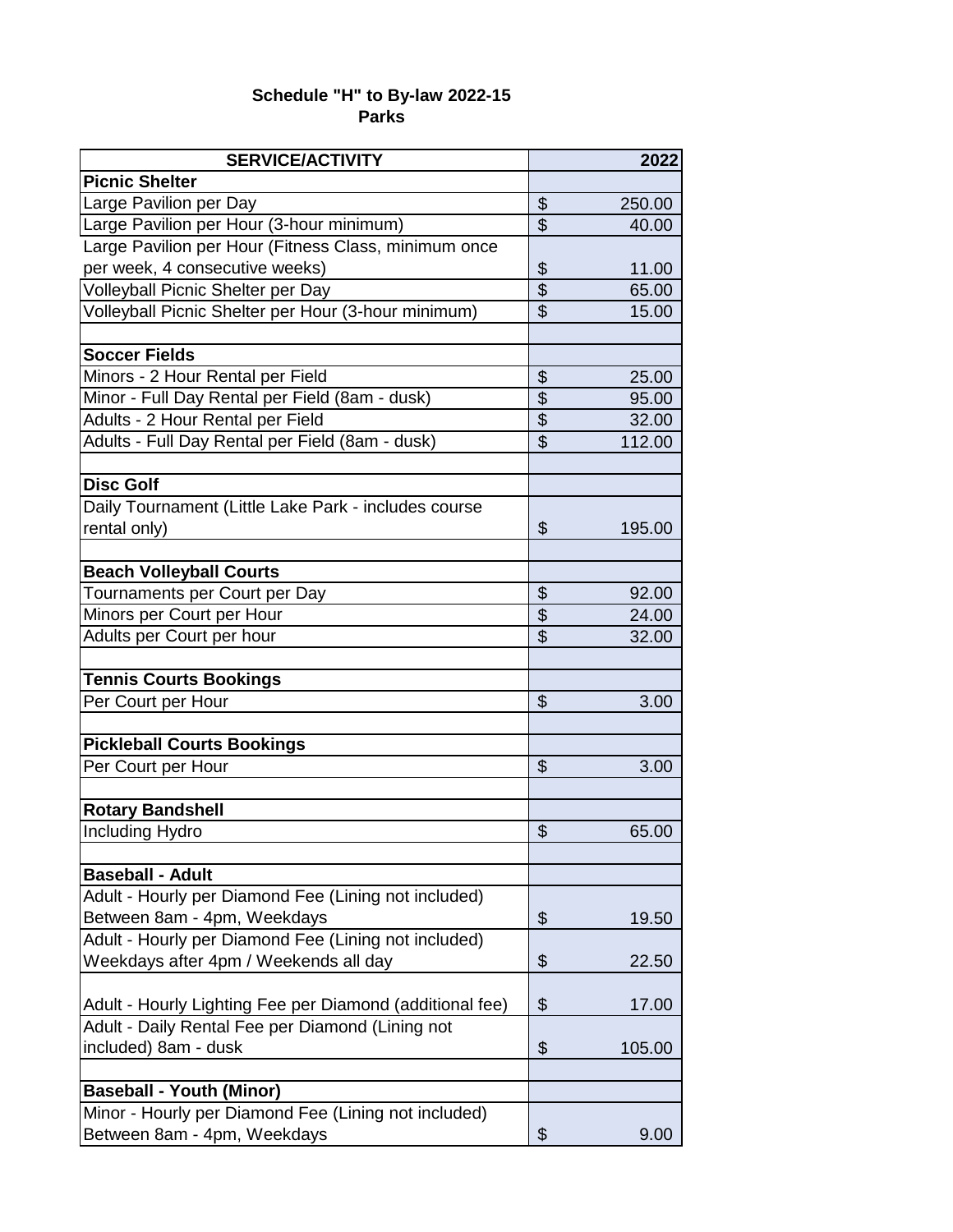## **Parks Schedule "H" to By-law 2022-15**

| <b>SERVICE/ACTIVITY</b>                                     |      | 2022   |
|-------------------------------------------------------------|------|--------|
| Minor - Hourly per Diamond Fee (Lining not included)        |      |        |
| Weekdays after 4pm / Weekends all day                       | \$   | 10.00  |
|                                                             |      |        |
| Minor - Hourly Lighting Fee per Diamond (addtional fee)     | S    | 14.00  |
| Minor - Daily Rental Fee per Diamond (Lining not            |      |        |
| included) 8am - dusk                                        | \$   | 75.00  |
|                                                             |      |        |
|                                                             |      |        |
| <b>Dedications</b>                                          |      |        |
| Bench Dedication (Materials and plaque purchase             |      |        |
| seperately, install only)                                   | \$   | 460.00 |
|                                                             |      |        |
| Tree Dedication (includes plaque and planting installation) | - \$ | 500.00 |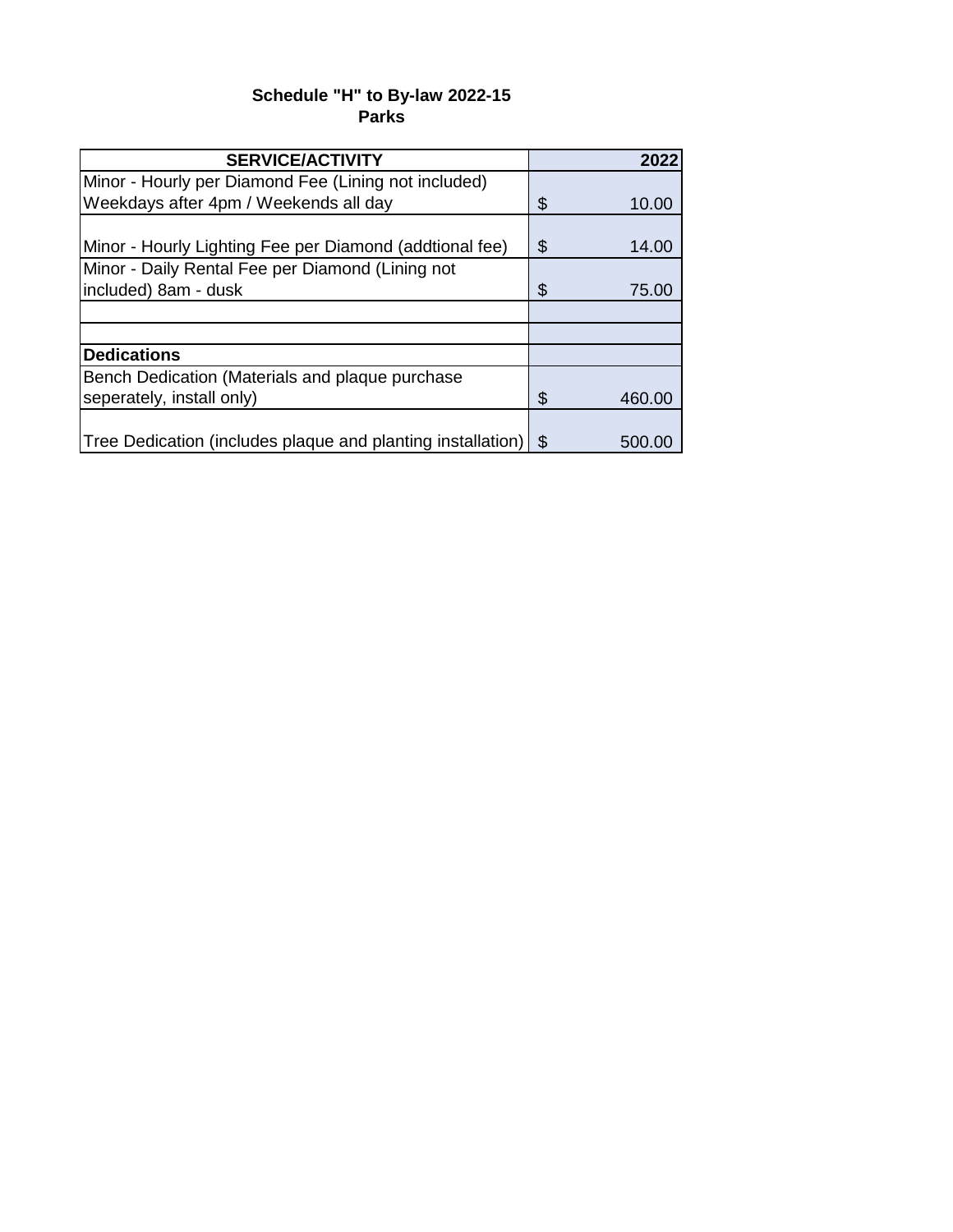## **Transit Schedule "I" to By-law 2022-15**

| $\overline{6}$   |                                                                                                 | 2022        | 2022            |  |  |
|------------------|-------------------------------------------------------------------------------------------------|-------------|-----------------|--|--|
| 6.1              | <b>Transit Fares:</b>                                                                           | Cash        | <b>Tickets</b>  |  |  |
| 6.1.1            | <b>Adults</b>                                                                                   | \$3.00      | 20 for \$45     |  |  |
| 6.1.2            | <b>Senior Citizens</b>                                                                          | \$2.50      | 20 for \$40     |  |  |
| 6.1.3            | Children under 60"                                                                              | \$2.50      | 20 for \$40     |  |  |
| 6.1.4            | Children 6 years old and younger                                                                | Freel       |                 |  |  |
| 6.1.5            | Reloadable Smart Card (Effective                                                                |             |                 |  |  |
|                  | September 23, 2019)                                                                             |             | \$3.75 per card |  |  |
| 6.2              | <b>Accessible Transit Fares:</b>                                                                |             |                 |  |  |
|                  | All rides                                                                                       |             | \$3.00 per card |  |  |
| $\overline{6.3}$ | <b>Shelter Advertising*</b>                                                                     | $0.40$ /in2 |                 |  |  |
|                  | * Generally performed by a third party via RFP. If performed by Town, the above rates<br>apply. |             |                 |  |  |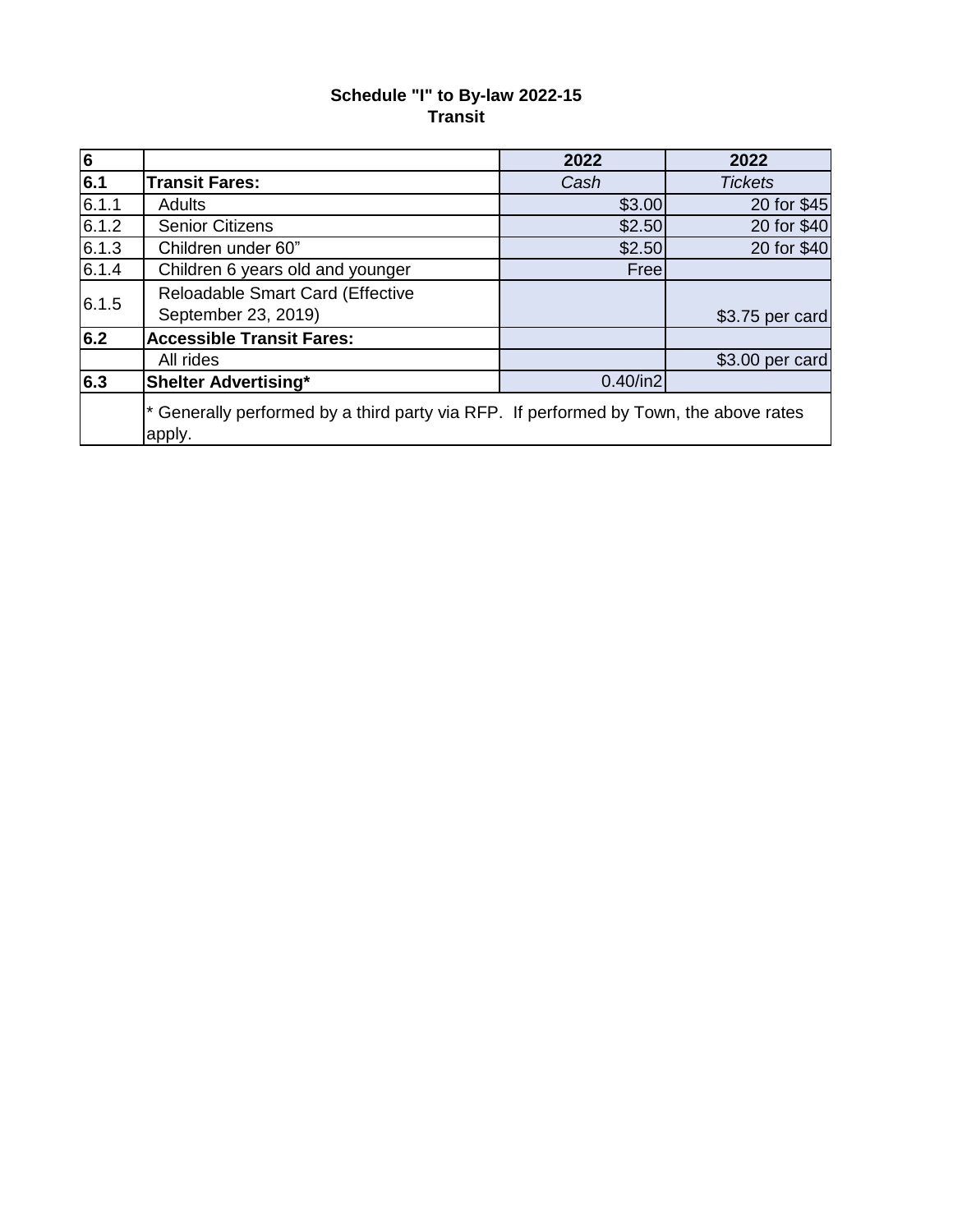## **Transit Advertising Schedule "J" to By-law 2022-15**

|      |                |              |                                                     | <b>Primary or</b> |          |                 |          |
|------|----------------|--------------|-----------------------------------------------------|-------------------|----------|-----------------|----------|
|      | <b>Size</b>    | Area         |                                                     | <b>Secondary</b>  |          |                 |          |
| Bus# | (Inches WxH)   | (sq.in)      | Location                                            | <b>Bus</b>        | \$/sq.in | Code            | 2022     |
| 67   | 45.75 x 21.75  |              | 995.06 Curb Side Frame                              | Secondary         | \$0.25   | 67-A1           | \$258.72 |
| 67   | 45.75 x 21.75  |              | 995.06 Rear Frame                                   | Secondary         | \$0.25   | 67-A2           | \$258.72 |
|      |                |              | <b>Drivers Side Front</b>                           |                   |          |                 |          |
| 67   | 45.75 x 21.75  | 995.06 Frame |                                                     | Secondary         | \$0.22   | 67-A3           | \$228.86 |
|      |                |              | <b>Drivers Side Rear</b>                            |                   |          |                 |          |
| 67   | 27.75 x x21.75 | 603.56 Frame |                                                     | Secondary         | \$0.22   | 67-A4           | \$138.82 |
|      |                |              | Interior overhead                                   |                   |          |                 |          |
|      |                |              | (Driver Side) Can be                                |                   |          |                 |          |
| 67   | 256 x 11.125   |              | 2848 broken into segments                           | Secondary         | \$0.20   | 67-A5           | \$598.08 |
|      |                |              | <b>Interior Overhead (Curb</b>                      |                   |          |                 |          |
|      |                |              | Side) Can be broken                                 |                   |          |                 |          |
| 67   | 114x 11.125    |              | 1268.25 into segments                               | Secondary         | \$0.20   | 67-A6           | \$266.33 |
|      |                |              | <b>Interior Overhead (Curb</b>                      |                   |          |                 |          |
|      |                |              | Side) Can be broken                                 |                   |          |                 |          |
| 67   | 92 x 11.125    |              | 1023.5 into segments                                | Secondary         | \$0.20   | 67-A7           | \$214.94 |
|      |                |              | <b>Contravision Driver</b>                          |                   |          |                 |          |
| 67   | 42 x 38.5      |              | 1617 Side Window 1<br><b>Contravision Driver</b>    | Secondary         | \$0.27   | 67-A8           | \$452.76 |
|      |                |              |                                                     |                   |          |                 |          |
| 67   | 54.25 x 40.25  |              | 2183.56 Side Window 2<br><b>Contravision Driver</b> | Secondary         | \$0.27   | 67-A9           | \$611.40 |
| 67   |                |              | 1760.94 Side Window 3                               |                   | \$0.27   | 67-A10          |          |
|      | 43.75 x 40.25  |              | <b>Contravision Driver</b>                          | Secondary         |          |                 | \$493.06 |
| 67   | 42 x 35.5      |              | 1491 Side Window 4                                  | Secondary         | \$0.27   | 67-A11          | \$417.48 |
|      |                |              | <b>Contravision Driver</b>                          |                   |          |                 |          |
| 67   | 30 x 37.35     |              | 1120.5 Side Window 5                                | Secondary         | \$0.27   | 67-A12          | \$313.74 |
|      |                |              | <b>Contravision Curb Side</b>                       |                   |          |                 |          |
| 67   | 52.5 x 38.5    |              | 2021.25 Window 1                                    | Secondary         |          | $$0.30 67-A13$  | \$626.59 |
|      |                |              | <b>Contravision Curb Side</b>                       |                   |          |                 |          |
| 67   | 43.75 x 37.25  |              | 1629.69 Window 2                                    | Secondary         |          | $$0.30 67-A14]$ | \$505.20 |
|      |                |              | <b>Contravision Curb Side</b>                       |                   |          |                 |          |
| 67   | 30 x 37        |              | 1110 Window 3                                       | Secondary         | \$0.30   | 67-A15          | \$344.10 |
|      |                |              |                                                     |                   |          |                 |          |
| 69   | 43.75 x 19.75  |              | 864.06 Curb Side Frame                              | Secondary         | \$0.25   | 69-A1           | \$224.66 |
| 69   | 43.75 x 19.75  |              | 864.06 Rear Frame                                   | Secondary         | \$0.25   | 69-A2           | \$224.66 |
|      |                |              | <b>Drivers Side Front</b>                           |                   |          |                 |          |
| 69   | 43.75 x 19.75  | 864.06 Frame |                                                     | Secondary         | \$0.22   | 69-A3           | \$198.73 |
|      |                |              | <b>Drivers Side Rear</b>                            |                   |          |                 |          |
| 69   | 43.75 x 19.75  | 864.06 Frame |                                                     | Secondary         | \$0.22   | 69-A4           | \$198.73 |
|      |                |              | Interior Left Rear                                  |                   |          |                 |          |
| 69   | 14 x 21.25     |              | 297.5 Bulletin                                      | Secondary         | \$0.20   | 69-A5           | \$62.48  |
|      |                |              | Interior overhead                                   |                   |          |                 |          |
|      |                |              | (Driver Side) Can be                                |                   |          |                 |          |
| 69   | 256 x 11.125   |              | 2848 broken into segments                           | Secondary         | \$0.20   | 69-A6           | \$598.08 |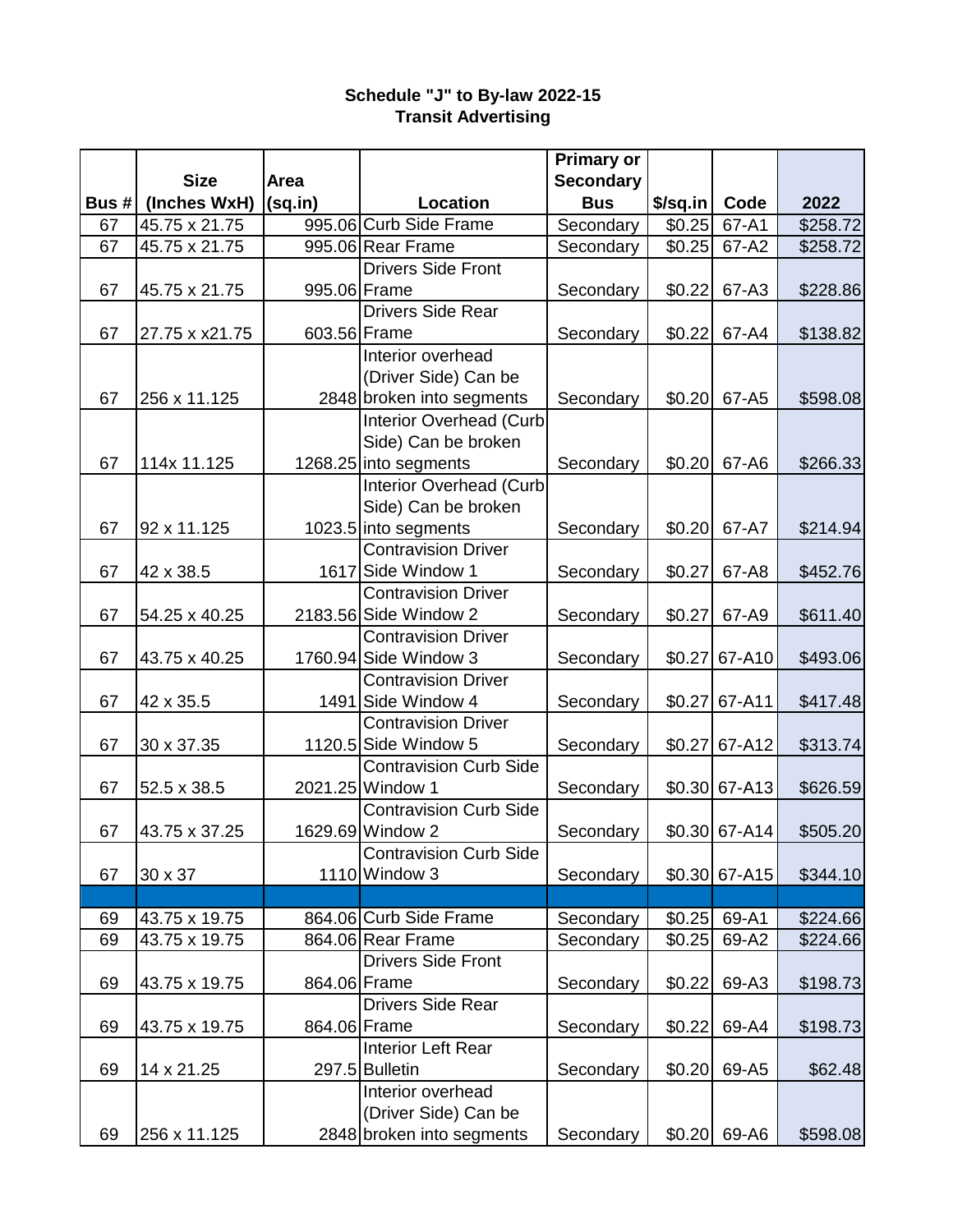## **Transit Advertising Schedule "J" to By-law 2022-15**

|      |                  |         |                                                   | <b>Primary or</b> |          |                |            |
|------|------------------|---------|---------------------------------------------------|-------------------|----------|----------------|------------|
|      | <b>Size</b>      | Area    |                                                   | <b>Secondary</b>  |          |                |            |
| Bus# | (Inches WxH)     | (sq.in) | Location                                          | <b>Bus</b>        | \$/sq.in | Code           | 2022       |
|      |                  |         | Interior Overhead (Curb                           |                   |          |                |            |
|      |                  |         | Side) Can be broken                               |                   |          |                |            |
| 69   | 114x 11.125      |         | 1268.25 into segments                             | Secondary         | \$0.20   | 69-A7          | \$266.33   |
|      |                  |         | Interior Overhead (Curb                           |                   |          |                |            |
|      |                  |         | Side) Can be broken                               |                   |          |                |            |
| 69   | 92 x 11.125      |         | 1023.5 into segments                              | Secondary         | \$0.20   | 69-A8          | \$214.94   |
|      |                  |         | <b>Contravision Driver</b>                        |                   |          |                |            |
| 69   | 43.75 x 29.75    |         | 1301.56 Side Window 1                             | Secondary         | \$0.27   | 69-A9          | \$364.44   |
|      |                  |         | <b>Contravision Driver</b>                        |                   |          |                |            |
| 69   | 52.5 x 28.25     |         | 1483.13 Side Window 2                             | Secondary         | \$0.27   | 69-A10         | \$415.28   |
|      |                  |         | <b>Contravision Driver</b>                        |                   |          |                |            |
| 69   | 43.75 x 29.75    |         | 1301.56 Side Window 3                             | Secondary         | \$0.27   | 69-A11         | \$364.44   |
|      |                  |         | <b>Contravision Driver</b>                        |                   |          |                |            |
| 69   | 42.25 x 25.25    |         | 1066.81 Side Window 4                             | Secondary         | \$0.27   | 69-A12         | \$298.71   |
|      |                  |         | <b>Contravision Driver</b>                        |                   |          |                |            |
| 69   | 30 x 26.75       |         | 802.5 Side Window 5                               | Secondary         | \$0.27   | 69-A13         | \$224.70   |
|      |                  |         | <b>Contravision Curb Side</b>                     |                   |          |                |            |
| 69   | 52.75 x 28.25    |         | 1490.19 Window 1                                  | Secondary         |          | $$0.30 69-A14$ | \$461.96   |
|      |                  |         | <b>Contravision Curb Side</b>                     |                   |          |                |            |
| 69   | 43.75 x 26.75    |         | 1170.31 Window 2                                  | Secondary         |          | \$0.30 69-A15  | \$362.80   |
|      |                  |         | <b>Contravision Curb Side</b>                     |                   |          |                |            |
| 69   | 30 x 26.75       |         | 802.5 Window 3                                    | Secondary         |          | $$0.30 69-A16$ | \$248.78   |
|      |                  |         |                                                   |                   |          |                |            |
|      |                  |         | <b>Contravision Driver</b>                        |                   |          |                |            |
| 71   | $51.5 \times 49$ |         | 2523.5 Side Window                                | Primary           | \$0.32   | 71-A1          | \$832.76   |
|      |                  |         | <b>Contravision Driver</b>                        |                   |          |                |            |
| 71   |                  |         | 2139 Side Window                                  |                   | \$0.32   | 71-A2          | \$705.87   |
|      | 46 x 46.5        |         |                                                   | Primary           |          |                |            |
|      |                  |         | <b>Contravision Driver</b><br>1506.75 Side Window |                   |          |                |            |
| 71   | 30.75 x 49       |         |                                                   | Primary           |          | $$0.32$ 71-A3  | \$497.23   |
|      |                  |         | <b>Contravision Driver</b>                        |                   |          |                |            |
| 71   | 46 x 46.5        |         | 2139 Side Window                                  | Primary           | \$0.32   | $71 - A4$      | \$705.87   |
|      |                  |         | <b>Contravision Driver</b>                        |                   |          |                |            |
| 71   | 67 x 49          |         | 3283 Side Window                                  | Primary           | \$0.32   | 71-A5          | \$1,083.39 |
|      |                  |         | <b>Contravision Driver</b>                        |                   |          |                |            |
| 71   | 25.625 x 49      |         | 1255.625 Side Window                              | Primary           | \$0.32   | 71-A6          | \$414.36   |
|      |                  |         | <b>Driver Side Vinyl Wrap</b>                     |                   |          |                |            |
| 71   | 144 x 39         |         | 5616 (Between Wheels)                             | Primary           | \$0.42   | 71-A7          | \$2,414.88 |
|      |                  |         |                                                   |                   |          |                |            |
|      |                  |         | Driver Side Vinyl Wrap                            |                   |          |                |            |
| 71   | 45 x 39          |         | 1755 (Infront of Front Wheel)                     | Primary           | \$0.42   | 71-A8          | \$754.65   |
|      |                  |         | <b>Contravision Curb Side</b>                     |                   |          |                |            |
| 71   | 50.5 X 49        |         | 2474.5 Window                                     | Primary           | \$0.35   | 71-A9          | \$890.82   |